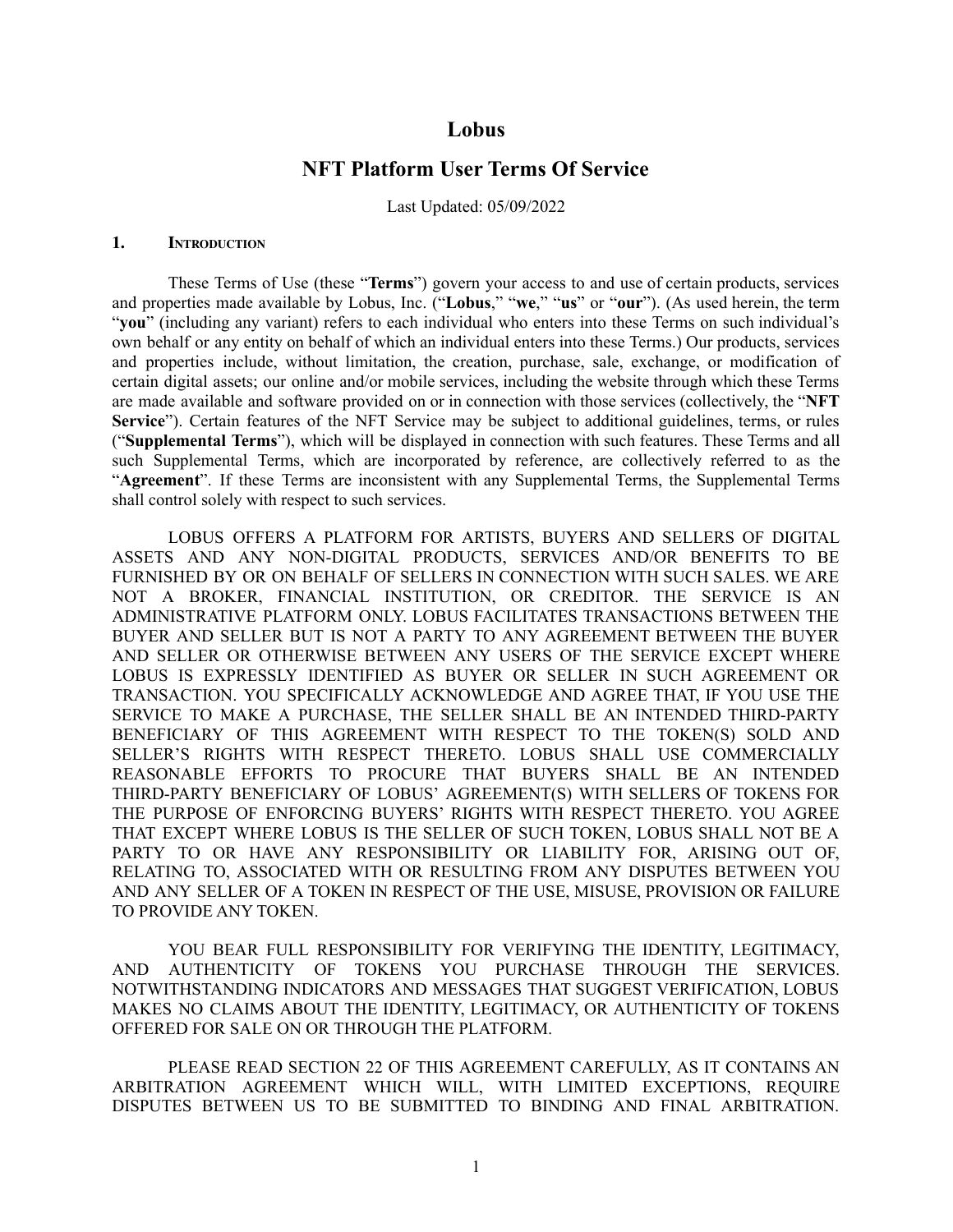# **UNLESS YOU OPT OUT OF THE ARBITRATION AGREEMENT: (1) YOU WILL ONLY BE PERMITTED TO PURSUE CLAIMS AND SEEK RELIEF AGAINST US ON AN INDIVIDUAL BASIS, NOT AS A PLAINTIFF OR CLASS MEMBER IN ANY CLASS OR REPRESENTATIVE ACTION OR PROCEEDING; AND (2) YOU ARE AGREEING TO MANDATORY INDIVIDUAL ARBITRATION FOR THE RESOLUTION OF DISPUTES AND WAIVING YOUR RIGHT TO A JURY TRIAL ON YOUR CLAIMS** .

PLEASE BE AWARE THAT SECTION 7 OF THIS AGREEMENT, BELOW, CONTAINS YOUR OPT-IN CONSENT TO RECEIVE COMMUNICATIONS FROM US.

THIS AGREEMENT IS IMPORTANT AND AFFECTS YOUR LEGAL RIGHTS, SO PLEASE READ CAREFULLY. BY CLICKING ON ANY "I ACCEPT" BUTTON, OFFERING TOKENS FOR SALE THROUGH THE SERVICE, PURCHASING OR OFFERING TO PURCHASE TOKENS THROUGH THE SERVICE, AND/OR OTHERWISE USING THE SERVICE, YOU AGREE TO BE BOUND BY THIS AGREEMENT AND ALL OF THE TERMS INCORPORATED HEREIN. If you do not agree to this Agreement, you may not access or use the NFT Service or purchase any Tokens.

Please refer to our **Privacy Policy** for information about how we collect, use and share personal information about you. By submitting data through the NFT Service, you expressly consent to the collection, use and disclosure of your personal data in accordance with the Privacy Policy.

Lobus reserves the right to change or modify this Agreement at any time and in our sole discretion. If we make changes to this Agreement, we will provide notice of such changes, such as by sending an email notification, providing notice through the NFT Service or updating the "Last Updated" date at the beginning of this Agreement. By continuing to access or use the NFT Service at any point after such update, you confirm your acceptance of the revised Terms and all of the terms incorporated therein by reference. We encourage you to review this Agreement frequently to ensure that you understand the terms and conditions that apply when you access or use the NFT Service. If you do not agree to the revised Terms, you may not access or use the NFT Service.

#### **2. OUR SERVICES**

**(a)** The NFT Service is a software application made available by Lobus to enable users of the NFT Service ("**Users**") to create or issue ("**Mint**") and purchase unique non-fungible tokens ("**NFT(s)**") and any non-digital products, services and/or benefits to be furnished by or on behalf of sellers in connect with such sales (collectively, "**Tokens**"), implemented on the Ethereum blockchain (the "**Blockchain Platform**") using smart contracts. You may only participate in the Minting, purchase, or sale of any Token through use of an electronic wallet that allows you to purchase, store, and engage in transactions using cryptocurrency and NFTs (each, a "**Digital Wallet**"), as linked or connected to the site by means of supported bridge extensions, including without limitation through use of a Digital Wallet linked to your Account (as defined below). Once you submit an order to Mint or purchase a Token, your order is passed on to the applicable Digital Wallet, which completes the transaction on your behalf.

**(b)** The NFT Services may from time to time add additional features and functionalities that are available only to Members, as defined below ("**Member Privileges**"). Lobus may add or remove Member Privileges at any time, with or without notice to you, in each case in Lobus' sole discretion. Supplemental Terms may govern your access to certain Member Privileges.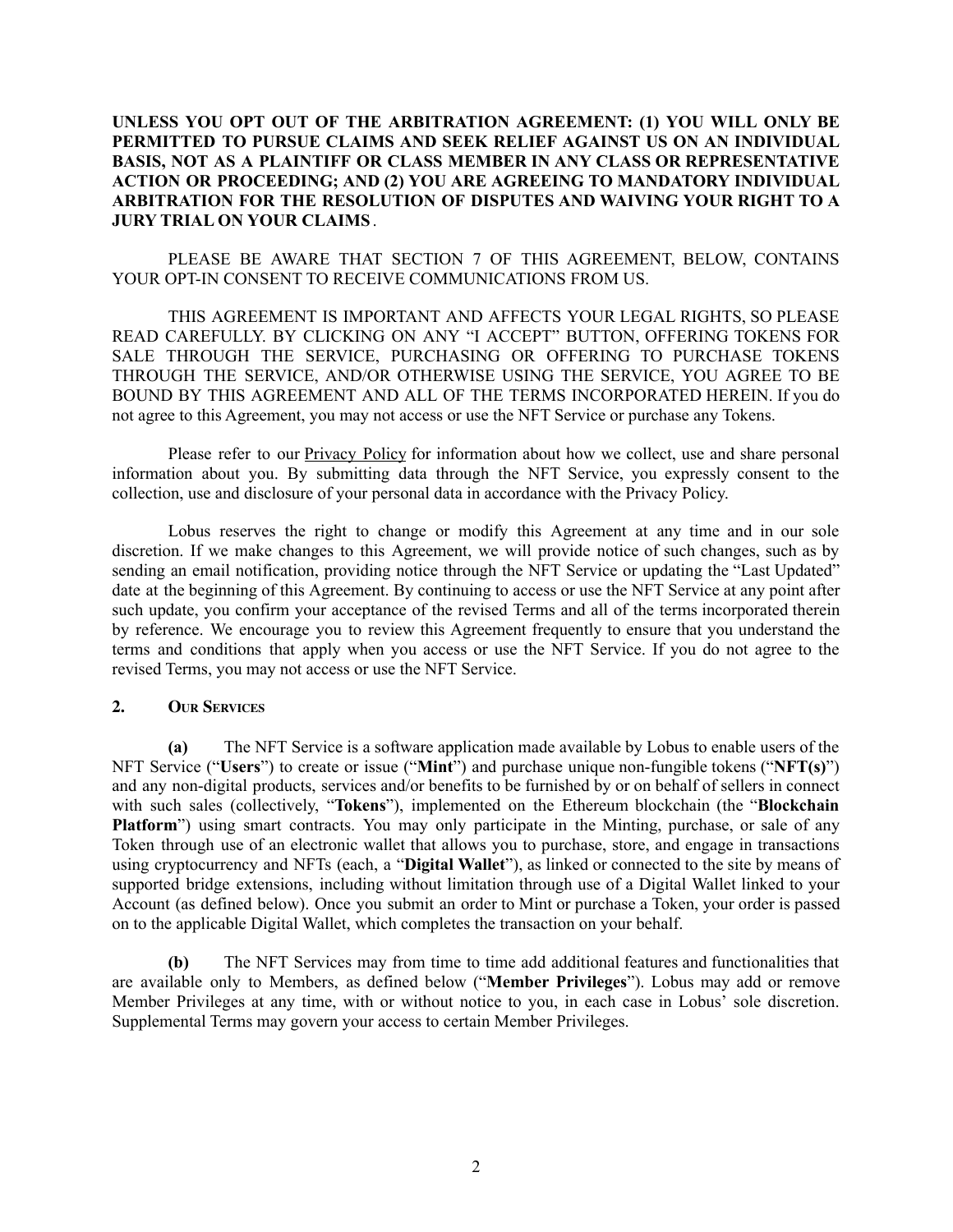### **3. USER REPRESENTATIONS AND WARRANTIES**

**(a)** You must be eighteen (18) years old to use the NFT Service. By using the NFT Service you agree to (i) provide accurate, current, and complete information about yourself, (ii) maintain and promptly update from time to time as necessary such information, (iii) maintain the security of your Digital Wallet and accept all risks of unauthorized access to your Digital Wallet and to the information you provide to us, and (iv) immediately notify us if you discover or otherwise suspect any security breaches related to the NFT Service.

- **(b)** You agree that you will not:
	- buy, sell, rent, or lease access to the NFT Service without our written permission;
	- log in or try to log in to access the NFT Service through unauthorized third party applications or clients.

**(c)** Lobus may require you to provide additional information and documents from time to time, including without limitation at the request of any competent authority or in order to help Lobus comply with applicable law, regulation, or policy, including laws related to anti-laundering (legalization) of incomes obtained by criminal means, or for counteracting financing of terrorism. Lobus may also require you to provide additional information and documents in cases where it has reasons to believe that:

- Your Digital Wallet, Account, or other access to the NFT Service is being used for money laundering or for any other illegal activity;
- You have concealed or reported false identification information and other details; or
- Transactions effected via your Digital Wallet or Account were effected in breach of this Agreement.

In such cases, Lobus, in its sole discretion, may pause or cancel your transactions until such requested additional information and documents have been reviewed by Lobus and accepted as satisfying the requirements of applicable law, regulation, or policy. If you do not provide complete and accurate information and documents in response to such a request, Lobus may refuse to provide any Token, Content (as defined below), product, service and/or further access to the NFT Service (including without limitation any Member Privileges) to you.

**(d)** When you use the NFT Service, you hereby represent and warrant, to and for the benefit of Lobus, its affiliates and its and their respective representatives, as follows:

> ● **Authority**. You have all requisite capacity, power and authority to enter into, and perform your obligations under this Agreement, including to Mint, sell, list, or buy any Tokens, as applicable. The execution, delivery and performance of, and the performance of your obligations under, this Agreement have been duly authorized by all necessary action on the part of you and, if you are an entity, such entity's board of directors or comparable authority(ies), and no other proceedings on your part are necessary to authorize the execution, delivery or performance of your obligations under this Agreement by you.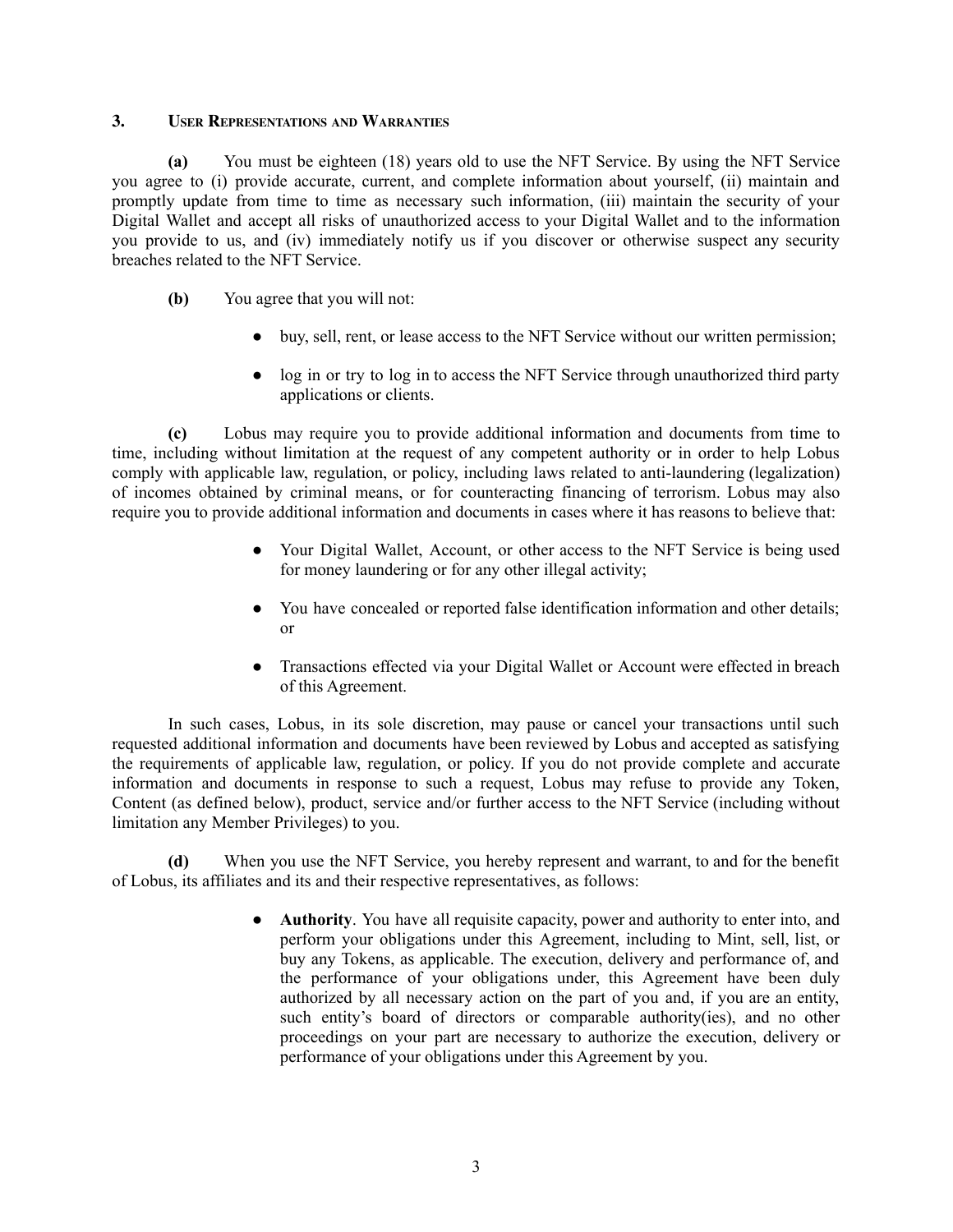- **Due Execution**. This Agreement constitutes your legal, valid and binding obligation, enforceable against you in accordance with this Agreement.
- **Accuracy of Background Check Information**. All information provided to Lobus and/or its third-party designees, including its address and social security number or tax ID number, is accurate and complete. None of: (i) you; (ii) any of your affiliates; (iii) any other person having a beneficial interest in you; or (iv) any person for whom you are acting as agent or nominee in connection with this Agreement is: (A) a country, territory, entity or individual named on an OFAC list as provided at http://www.treas.gov/ofac, or a person or entity prohibited under the OFAC programs, regardless of whether or not they appear on the OFAC list; or (B) a senior foreign political figure, or any immediate family member or close associate of a senior foreign political figure.
- **Non-Contravention**. This Agreement does not, and the performance of your obligations under this Agreement and your Minting, listing, buying, or selling of any Tokens, as applicable to your use of the NFT Service, will not: (i) if you are an entity, conflict with or violate any of the charter documents of such entity or any resolution adopted by its equity holders or other persons having governance authority over the entity; (ii) contravene, conflict with or violate any right of any third party or any applicable legal requirement to which you or any of the assets owned or used by you, is subject; or (iii) result in any breach of or constitute a default (or an event that with notice or lapse of time or both would become a default) under any material contract or agreement to which you are a party, permit held by you or legal requirement applicable to you.
- **Independent Investigation and Non-Reliance**. You are sophisticated, experienced and knowledgeable in the Minting, listing, buying, or selling of any Tokens, as applicable. Additionally, you have conducted an independent investigation of the NFT Service and the matters contemplated by these Terms, have formed your own independent judgment regarding the benefits and risks of and necessary and desirable practices regarding the foregoing, and, in making the determination to Mint, list, buy, or sell any Tokens using the NFT Service, you have relied solely on the results of such investigation and such independent judgement. Without limiting the generality of the foregoing, you understand, acknowledge and agree that the legal requirements pertaining to blockchain technologies and digital assets generally, including the Tokens, are uncertain, and you have conducted an independent investigation of such potentially applicable legal requirements and the resulting risks and uncertainties, including the risk that one or more governmental entities or other persons may assert that any digital assets or cryptographic tokens (including the Tokens) may constitute securities under applicable legal requirements. You hereby irrevocably disclaim and disavow reliance upon any statements or representations made by or on behalf of, or information made available by, Lobus, in determining to enter into this Agreement, Mint, list, buy, or sell any Tokens or use the NFT Service.
- **Litigation**. There is no legal proceeding pending that relates to your activities relating to the Minting of Tokens or other token- or digital asset- trading or blockchain technology related activities.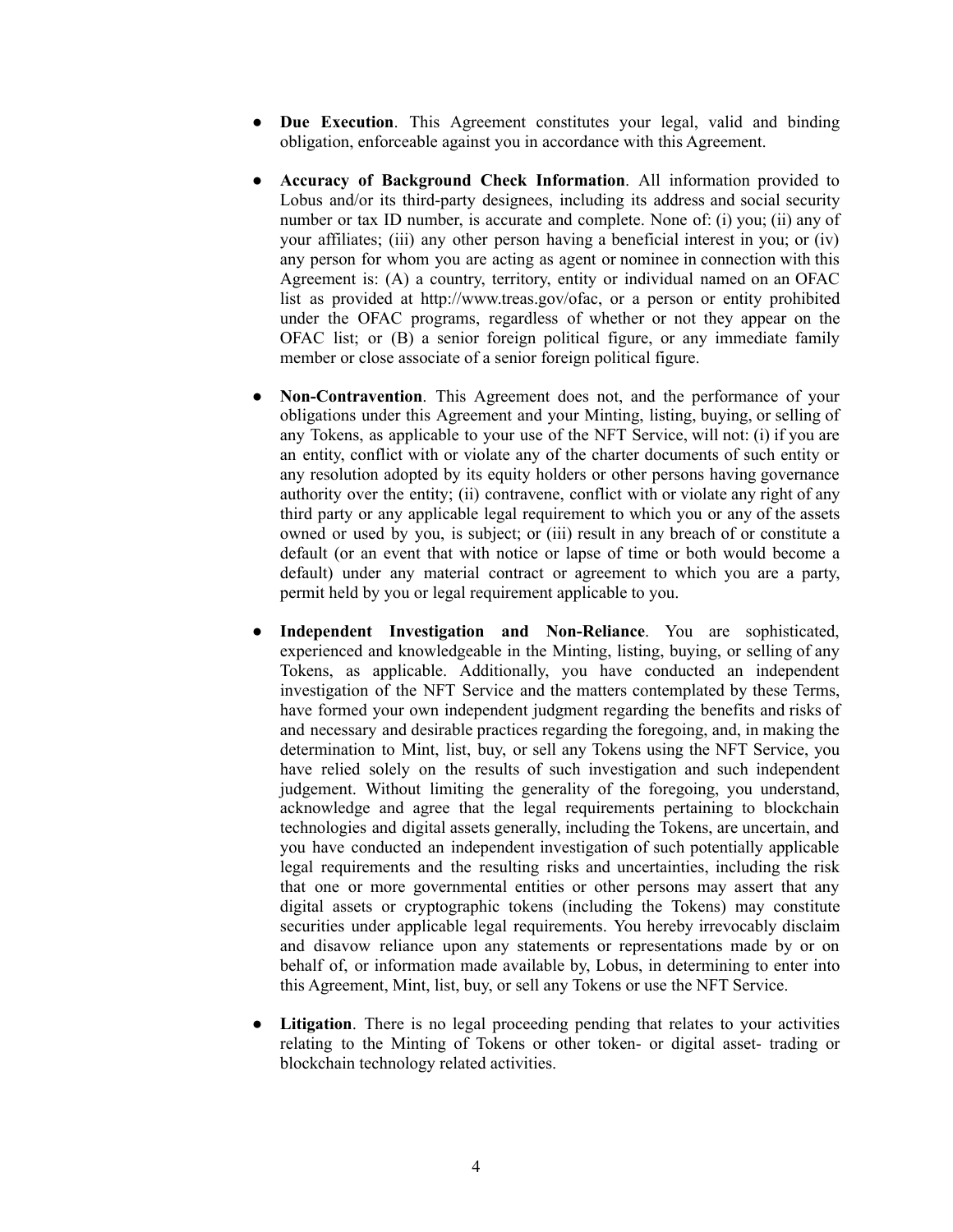● **Compliance**. You have not failed to comply with, and have not violated, any applicable legal requirement relating to any blockchain technologies, token trading activities or Minting Tokens. No investigation or review by any governmental entity is pending or, to your knowledge, has been threatened against or with respect to you, nor does any government order or action prohibit you or any of your representatives from engaging in or continuing any conduct, activity or practice relating to Minting Tokens.

**(e)** You must provide all equipment and software necessary to connect to the NFT Service. You are solely responsible for any fees, including Internet connection or mobile fees, that you incur when accessing the NFT Service.

### **4. ACCOUNT REGISTRATION**

**(a)** In order to access certain features of the NFT Services (including without limitation Member Privileges) you may be required to become a Member. For purposes of the Agreement, a "**Member**" is a user who has registered an account on the NFT Services ("**Account**"). Using an Account, a Member can link an existing Digital Wallet and/or create a proprietary Digital Wallet linked to such Member's Account (an "**Account Wallet**"). In order to access certain NFT Services you may need to either (i) access your Account Wallet, or (ii) link to your Account a third-party Digital Wallet that is supported by or compatible with the NFT Services. All Digital Wallets, including Account Wallets, are your sole responsibility. Digital Wallets are provided or made available by third-party service providers, not by Lobus, and Lobus shall have no liability to you in connection with the same.

**(b)** In registering an Account on the NFT Services, you agree to (a) provide true, accurate, current and complete information about yourself as prompted by the registration form (the "**Registration Data**"); and (b) maintain and promptly update the Registration Data to keep it true, accurate, current and complete. You represent that you are not a person barred from using the NFT Services under the laws of the United States, your place of residence or any other applicable jurisdiction. You are responsible for all activities that occur under your Account. You agree that you shall monitor your Account to restrict use by minors, and you will accept full responsibility for any unauthorized use of the NFT Services by minors. You may not share your Account or password with anyone, and you agree to notify us immediately of any unauthorized use of your password or any other breach of security. If you provide any information that is untrue, inaccurate, not current or incomplete, or we have reasonable grounds to suspect that any information you provide is untrue, inaccurate, not current or incomplete, we have the right to suspend or terminate your Account and refuse any and all current or future use of the NFT Services (or any portion thereof). You agree not to create an Account using a false identity or information, or on behalf of someone other than yourself. You agree that you shall not have more than one Account at any given time. You agree not to create an Account or use the NFT Services if you have been previously removed by us, or if you have been previously banned from any of the NFT Services.

**(c)** You may be able to log into your Account using an account that you hold with a third-party service provider (each such account, a "**Third-Party Account**"). You represent that you are entitled to disclose your Third-Party Account login information to Lobus and/or grant Lobus access to your Third-Party Account (including, but not limited to, for use for the purposes described herein) without breach by you of any of the terms and conditions that govern your use of the applicable Third-Party Account and without obligating Lobus to pay any fees or making Lobus subject to any usage limitations imposed by such third-party service providers. Please note that if a Third-Party Account or associated service becomes unavailable or Lobus' access to such Third-Party Account is terminated by the third-party service provider, then (i) you will no longer be able to integrate such Third-Party Account with the NFT Services and (ii) you may lose access to your Account Wallet, and we disclaim all liability in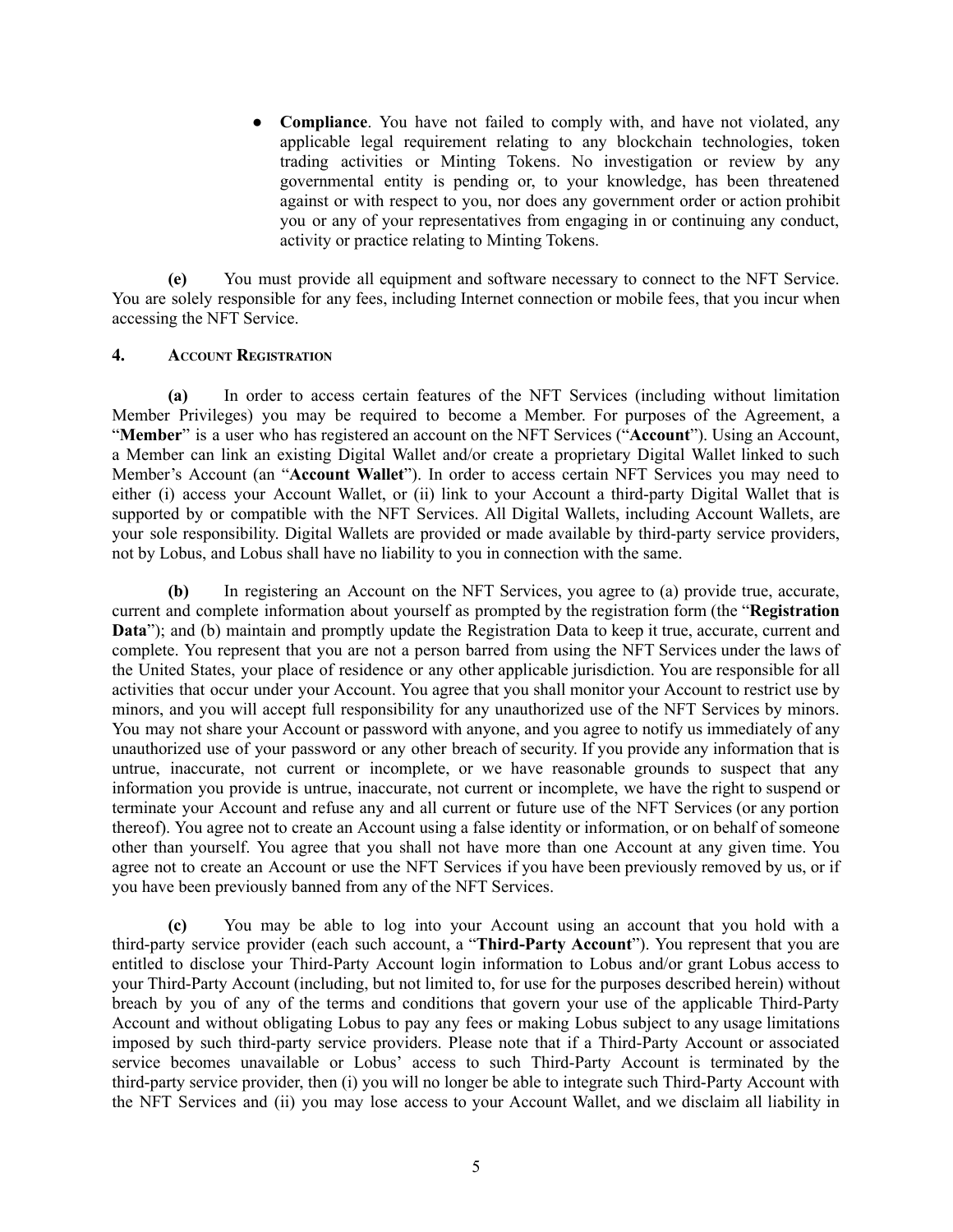connection with the foregoing. PLEASE NOTE THAT YOUR RELATIONSHIP WITH THE THIRD-PARTY SERVICE PROVIDERS ASSOCIATED WITH YOUR THIRD-PARTY ACCOUNTS IS GOVERNED SOLELY BY YOUR AGREEMENT(S) WITH SUCH THIRD-PARTY SERVICE PROVIDERS, AND LOBUS DISCLAIMS ANY LIABILITY FOR PERSONALLY IDENTIFIABLE INFORMATION THAT MAY BE PROVIDED TO IT BY SUCH THIRD-PARTY SERVICE PROVIDERS IN VIOLATION OF THE PRIVACY SETTINGS THAT YOU HAVE SET IN SUCH THIRD-PARTY ACCOUNTS.

**(d)** The Account Wallet can be used to store digital assets, including without limitation those Tokens that may be minted, purchased, or sold through the NFT Services. Access to your Account Wallet requires the use of a private key or passphrase ("**Private Key**") and Lobus has no ability to access your Account Wallet without your involvement and authority. Your Private Key is unique to your Account, and shall be maintained by you. If you lose your Private Key, including without limitation by losing access to the Third-Party Account that you use to log into your Account, you may lose access to your Account Wallet and any contents thereof. Lobus does not have the ability to recover a lost Private Key. While an Account Wallet may be interoperable with other compatible blockchain platforms, tokens, or services, the NFT Services only enable transactions involving Tokens and other digital goods supported by Lobus. Tokens or other digital goods that have been transferred out of your Account Wallet to a third-party Digital Wallet may no longer be compatible with certain NFT Services.

# **5. MINTING <sup>A</sup> TOKEN**

**(a)** An artist or other creator ("**Creator**") may, subject to a separate written agreement with Lobus ("**Creator Agreement**"), use the NFT Service to offer one or more works of visual art (each such work, "**Creator IP**") as embedded in or otherwise comprising a Token. Such Creators may be able to use the NFT Service to Mint or offer for sale on the Blockchain Platform a Token comprising the Creator IP. By Minting or purchasing a Token, you agree to comply with any terms, including licenses or payment rights that are embedded within or otherwise included with any Token that you Mint or purchase. Lobus does not guarantee that Tokens Minted on the NFT Service will be transferable to any other platform.

**(b)** A Creator may set limits on or other terms regarding the sale of Tokens comprising their Creator IP through the NFT Service, including, without limitation: (i) the quantity of such Tokens that may be Minted through the NFT Service from each instance of Creator IP; (ii) any rights in respect of the Creator IP underlying such Token to be granted to  $(x)$  the User who Mints or purchases a Token using such Creator IP or (y) any subsequent owner of such Token; and (iii) any fee payable in connection with any subsequent sale of a Token comprising such Creator IP, whether or not such sale takes place on or through the NFT Service (each such sale, a "**Secondary Sale**," and such fee, a "**Secondary Sale Fee**"), and Lobus will display such terms at point of sale or otherwise within the NFT Service.

**(c)** The NFT Service is only a marketplace, and Lobus is not and shall not be a party to any transaction or dispute between any Creator of Creator IP and any Minter or subsequent owner of a Token generated by that Creator's Creator IP, whether arising from any rights granted in that Token or otherwise, unless otherwise set forth in connection with such Token.

# **6. PRICING AND FEES; PAYMENTS**

**(a)** All pricing and payment terms for Tokens are as indicated at point of sale or otherwise on the NFT Service, and any payment obligations you incur are binding at the time of purchase. You may not substitute any other currency, whether cryptocurrency or fiat currency, for the currency in which you have contracted to pay at the time of purchase. For clarity, no fluctuation in the value of any currency, whether cryptocurrency or otherwise, shall impact or excuse your obligations with respect to any purchase.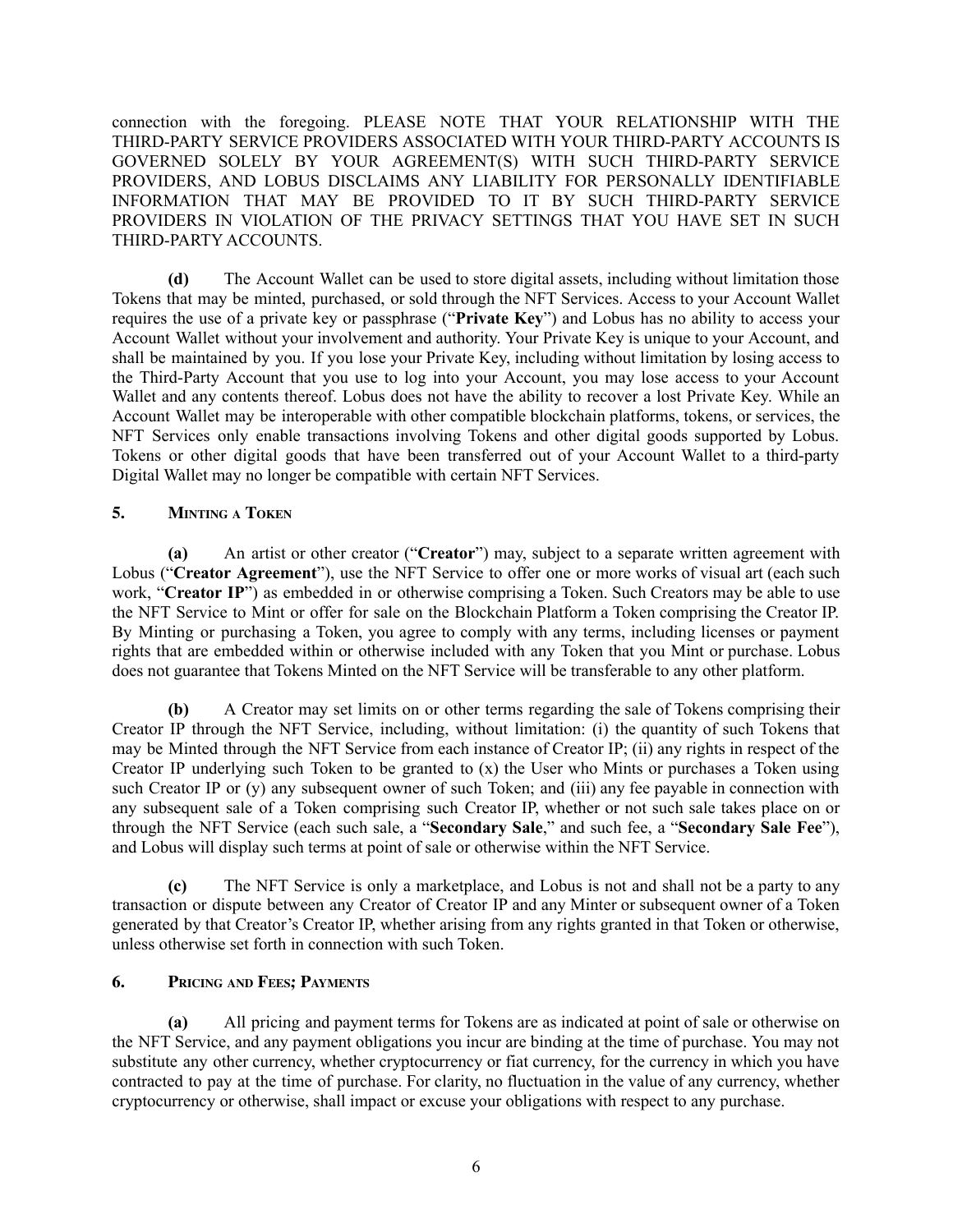**(b)** When you Mint or otherwise purchase a Token, you agree that you have read, understand, and agree to be bound by any terms and conditions applicable to any Secondary Sale of that Token, including any Secondary Sale Fee (regardless of whether such Secondary Sale Fee is enforced or supported by the third-party platform or marketplace that facilitates a Secondary Sale). You further agree that you will bind any subsequent purchaser of the Token to such Secondary Sale terms and conditions.

**(c)** Fiat currency payment processing for the NFT Services will be performed by Lobus' third-party payment processor. Lobus currently uses Stripe, Inc. ("**Fiat Payment Processor**") as the third party service provider for payment services (e.g., card acceptance, merchant settlement, and related services). Your use of the NFT Services and the payment processing provided by the Fiat Payment Processor is subject to the Stripe Connected Account Agreement that includes the Stripe Services Agreement, as may be modified by the Fiat Payment Processor from time to time (collectively, the "**Payment Processor Agreement**"). As a condition of using the Fiat Payment Processor's payment processing, you must provide accurate and complete information, and you authorize us to share this information with the Fiat Payment Processor and to charge your payment method for all amounts that may become due under this Agreement. All bank, credit card, or other payment information is sent directly to and stored with the Fiat Payment Processor using its security protocols. Lobus does not store your payment information on its systems and shall not have any responsibility for the safety or security of that information. Your use of the Fiat Payment Processor's payment processing is conditioned upon your compliance with the Payment Processor Agreement, and if the Payment Processor Agreement is terminated by the Fiat Payment Processor, you may not be able to use the NFT Services, or you may have your use of the NFT Services suspended or terminated. We may change or add other payment processing services at any time upon notice to you, which may be subject to additional terms or conditions.

**(D)** Lobus may add or change any payment processing services at any time. Such services may be subject to additional terms or conditions. Whether a particular cryptocurrency is accepted as a payment method by Lobus is subject to change at any time in Lobus'sole discretion.

# **7. CONSENT TO ELECTRONIC COMMUNICATION**

By creating an Account, contacting Lobus via email, or by using the NFT Service to Mint, purchase, list, or sell a Token, you consent to receive electronic communications from Lobus (e.g., via email or by posting notices to the NFT Service or to Lobus' official accounts on social media properties). These communications may include notices about your use of the NFT Service (e.g., transactional information) and are part of your relationship with us. You agree that any notices, agreements, disclosures or other communications that we send to you electronically will satisfy any legal communication requirements, including, but not limited to, that such communications be in writing. You should maintain copies of electronic communications from us by printing a paper copy or saving an electronic copy. We have no obligation to store for your later use or access any such electronic communications that we make to you.

### **8. OWNERSHIP**

**(a)** Unless otherwise indicated in writing by us, the NFT Service and all content and other materials contained therein, including, without limitation, the Lobus logo and all designs, text, graphics, pictures, information, data, software, sound files, other files and the selection and arrangement thereof (collectively, "**Content**") are the proprietary property of Lobus or our affiliates, licensors or Users, as applicable.

**(b)** The Lobus logo and any Lobus product or service names, logos or slogans that may appear on the NFT Service are trademarks of Lobus or our affiliates and may not be copied, imitated or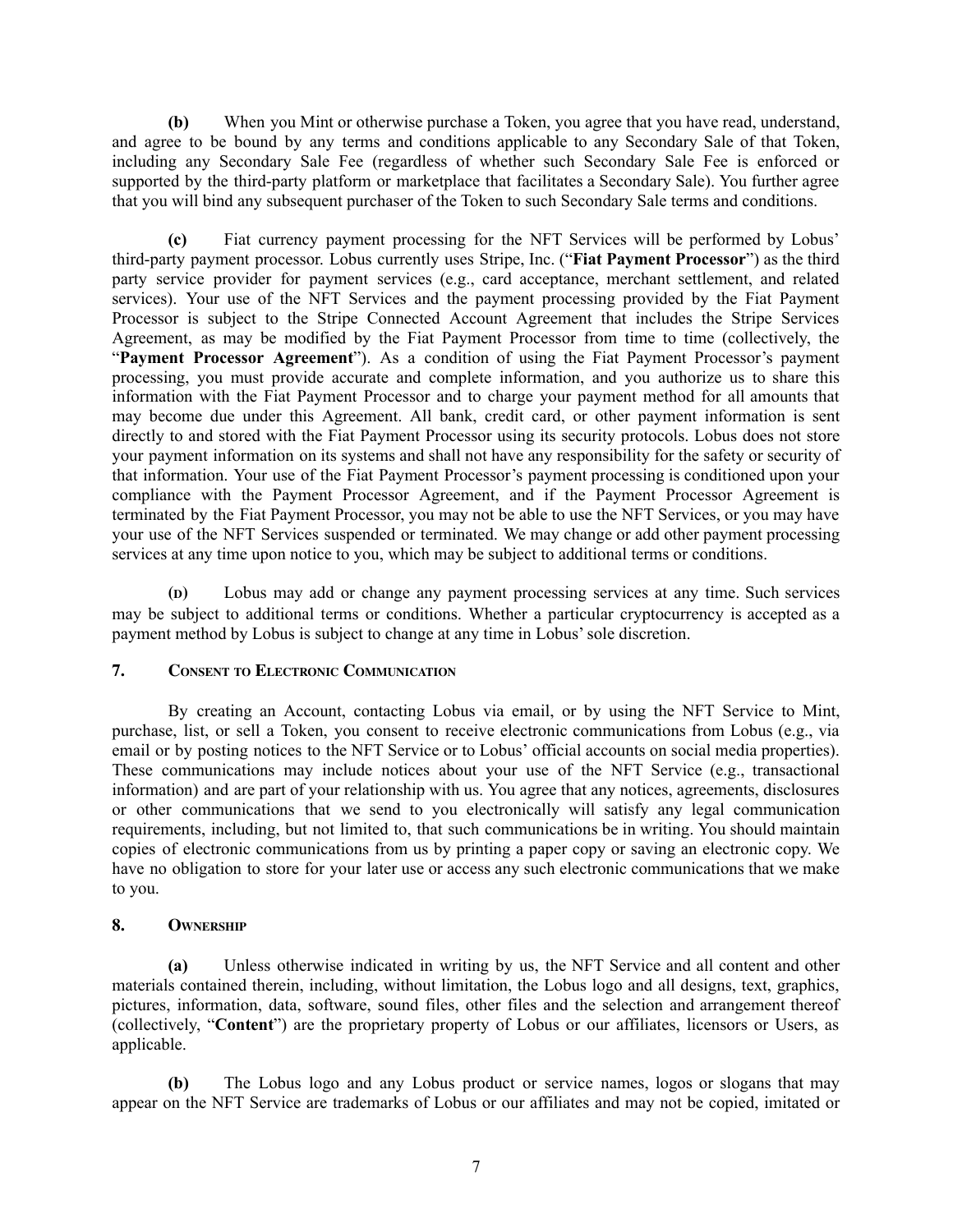used, in whole or in part, without our prior written permission. You may not use any metatags or other "hidden text" utilizing "Lobus," or any other name, trademark or product or service name of Lobus or our affiliates without our prior written permission. In addition, the look and feel of the NFT Service and Content, including, without limitation, all page headers, custom graphics, button icons and scripts, constitute the service mark, trademark or trade dress of Lobus and may not be copied, imitated or used, in whole or in part, without our prior written permission. All other trademarks, registered trademarks, product names and other names or logos mentioned on the NFT Service are the property of their respective owners and may not be copied, imitated or used, in whole or in part, without the permission of the applicable trademark holder. Reference to any products, services, processes or other information by name, trademark, manufacturer, supplier or otherwise does not constitute or imply endorsement, sponsorship or recommendation by Lobus.

### **9. LICENSE TO OUR NFT SERVICE AND CONTENT**

**(a)** You are hereby granted a limited, revocable, nonexclusive, nontransferable, non-assignable, non-sublicensable, "as-is" license to access and use the NFT Service and Content for your own personal, non-commercial use; provided, however, that such license is subject to this Agreement and does not include any right to (i) sell, resell, or use commercially the NFT Service or Content, (ii) distribute, publicly perform, or publicly display any Content, (iii) modify or otherwise make any derivative uses of the NFT Service or Content, or any portion thereof, (iv) use any data mining, robots, or similar data gathering or extraction methods, (v) download (other than page caching) any portion of the NFT Service or Content, except as expressly permitted by us, and (vi) use the NFT Service or Content other than for their intended purposes. This license is subject to your compliance with the Acceptable Use Policy set forth in Section 12 below.

**(b)** You are granted a limited, nonexclusive, nontransferable right to create a text hyperlink to the NFT Service for noncommercial purposes, provided that such link does not portray Lobus or our affiliates or any of our NFT Services, Content, products or services in a false, misleading, derogatory or otherwise defamatory manner, and provided further that the linking site does not contain any adult or illegal material or any material that is offensive, harassing or otherwise objectionable in Lobus' sole discretion. This limited right may be revoked at any time. You may not use a logo or other proprietary graphic of Lobus to link to the NFT Service or Content without our express written permission. Further, you may not use, frame or utilize framing techniques to enclose any Lobus trademark, logo or other proprietary information, including the images found on the NFT Service, the content of any text or the layout or design of any page, or form contained on a page, on the NFT Service without our express written consent.

**(c)** Lobus may from time-to-time change or discontinue any or all aspects or features of the NFT Service, including by (i) altering the smart contracts which are included in the Blockchain Platform pursuant to upgrades, forks, security incident responses or chain migrations, (ii) deactivating or deleting User Content that Lobus in its sole discretion determines has been abandoned; or (iii) repossessing any Tokens Lobus in its sole discretion determines have been abandoned. In such events, you may no longer be able to access, interact with or, read the data from the NFT Service.

# **10. USER CONTENT**

Certain Content may be made available by a User on or through the NFT Service ("**User Content**"). If you choose to make User Content available on or through the NFT Service, you hereby grant Lobus a fully paid, royalty-free, worldwide, non-exclusive right (including any moral rights) and license to use, sublicense, distribute, reproduce, modify, adapt, and display, such User Content (in whole or in part) for the purposes of (i) providing the NFT Service, including making User Content available to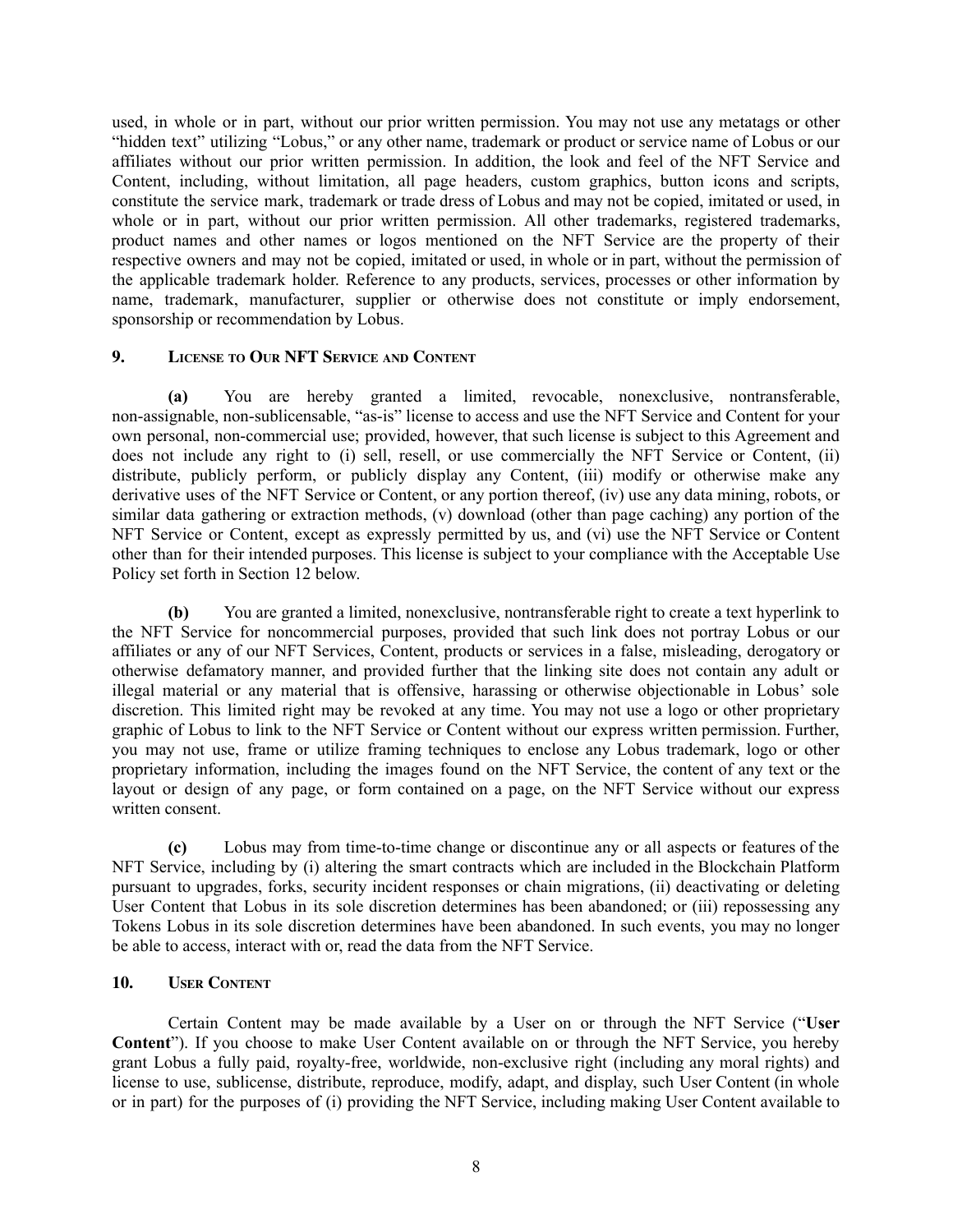other Users in accordance with your elections on the NFT Service; and (ii) improving the NFT Service. You also hereby grant each other User of the NFT Service a non-exclusive license to access your User Content through the NFT Service, and to use, reproduce, distribute, display and perform such User Content solely as permitted through the functionality of the NFT Service and under this Agreement. You are solely responsible for any User Content you provide. You represent and warrant that you have, or have obtained, all rights, licenses, consents, permissions, power and/or authority necessary to grant the rights granted herein for any User Content that you submit, post or display on or through the NFT Service. You agree that such User Content will not contain material subject to copyright or other proprietary rights, unless you have necessary permission or are otherwise legally entitled to post the material and to grant the licenses described above. We take no responsibility for the User Content posted or listed via the NFT Service, although we reserve the right to remove any User Content that is in violation of this Agreement.

### **11. THIRD-PARTY SERVICES; THIRD-PARTY TERMS**

The NFT Service may contain links to third-party properties ("**Third-Party Properties**") and applications ("**Third-Party Applications**"). When you click on a link to a Third-Party Property or Third-Party Application, such as a bridge extension, you are subject to the terms and conditions (including privacy policies) of another property or application. Such Third-Party Properties and Third-Party Applications and are not under the control of Lobus. Lobus is not responsible for any Third-Party Properties or Third-Party Applications. Lobus provides links to these Third-Party Properties and Third-Party Applications only as a convenience and does not review, approve, monitor, endorse, warrant, or make any representations with respect to Third-Party Properties or Third-Party Applications, or their products or services. You use all links in Third-Party Properties, and Third-Party Applications at your own risk. When you leave our NFT Service, our Terms and policies no longer govern. You should review all applicable agreements and policies, including privacy and data gathering practices, of any Third-Party Properties or Third-Party Applications, and should make whatever investigation you feel necessary or appropriate before proceeding with any transaction with any third party.

#### **12. ACCEPTABLE USE POLICY**

You agree that you are solely responsible for your conduct while participating in the purchase or sale of Tokens or otherwise accessing or using the NFT Service. You agree that you will abide by this Agreement and will not:

**(a)** Provide false or misleading information to Lobus;

**(b)** Use or attempt to use another User's Account or linked Digital Wallet without authorization from such User and Lobus;

- **(c)** Create or list counterfeit Tokens;
- **(d)** Pose as another person or entity;

**(e)** Use the NFT Service in any manner that could interfere with, disrupt, negatively affect or inhibit other Users from fully enjoying the NFT Service, or that could damage, disable, overburden or impair the functioning of the NFT Service in any manner;

**(f)** Develop, utilize, or disseminate any software, or interact with any API in any manner, that could damage, harm, or impair the NFT Service;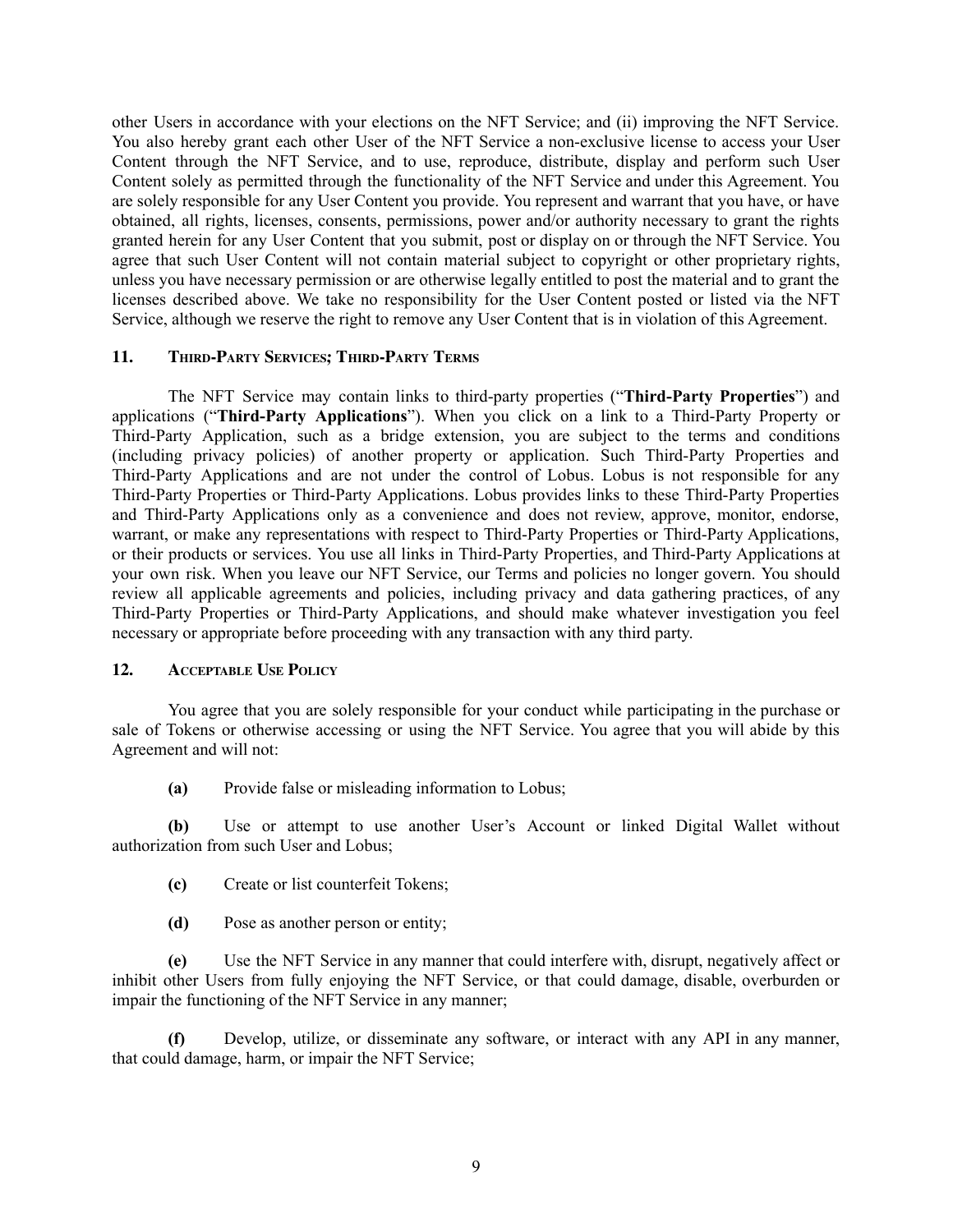**(g)** Reverse engineer any aspect of the NFT Service, or do anything that might discover source code or bypass or circumvent measures employed to prevent or limit access to any service, area, or code of the NFT Service;

**(h)** Attempt to circumvent any content-filtering techniques we employ, or attempt to access any feature or area of the NFT Service that you are not authorized to access;

**(i)** Use any robot, spider, crawler, scraper, script, browser extension, offline reader, or other automated means or interface not authorized by us to access the NFT Service, extract data or otherwise interfere with or modify the rendering of NFT Service pages or functionality;

**(j)** Collect or harvest data from our NFT Service that would allow you to contact individuals, companies, or other persons or entities, or use any such data to contact such entities;

**(k)** Use data collected from our NFT Service for any direct marketing activity (including without limitation, email marketing, SMS marketing, telemarketing, and direct marketing);

**(l)** Bypass or ignore instructions that control all automated access to the NFT Service;

**(m)** Use the NFT Service for any illegal or unauthorized purpose, or engage in, encourage, or promote any activity that violates any applicable law or this Agreement;

**(n)** Use the Blockchain Platform to carry out any illegal activities in connection with or in any way related to your access to and use of the NFT Service, including but not limited to money laundering, terrorist financing or deliberately engaging in activities designed to adversely affect the performance of the Blockchain Platform, or the NFT Service;

**(o)** Engage in or knowingly facilitate any "front-running," "wash trading," "pump and dump trading," "ramping," "cornering" or fraudulent, deceptive or manipulative trading activities, including:

- trading a Token at successively lower or higher prices for the purpose of creating or inducing a false, misleading or artificial appearance of activity in such Token, unduly or improperly influencing the market price for such Token trading on the NFT Service or establishing a price which does not reflect the true state of the market in such Token;
- for the purpose of creating or inducing a false or misleading appearance of activity in a Token or creating or inducing a false or misleading appearance with respect to the market in a Token: (A) executing or causing the execution of any transaction in a Token which involves no material change in the beneficial ownership thereof; or (B) entering any order for the purchase or sale of a Token with the knowledge that an order of substantially the same size, and at substantially the same price, for the sale of such Token, has been or will be entered by or for the same or different parties; or
- participating in, facilitating, assisting or knowingly transacting with any pool, syndicate or joint account organized for the purpose of unfairly or deceptively influencing the market price of a Token;

**(p)** Use the NFT Service to carry out any financial activities subject to registration or licensing, including but not limited to using the NFT Service to transact in securities, commodities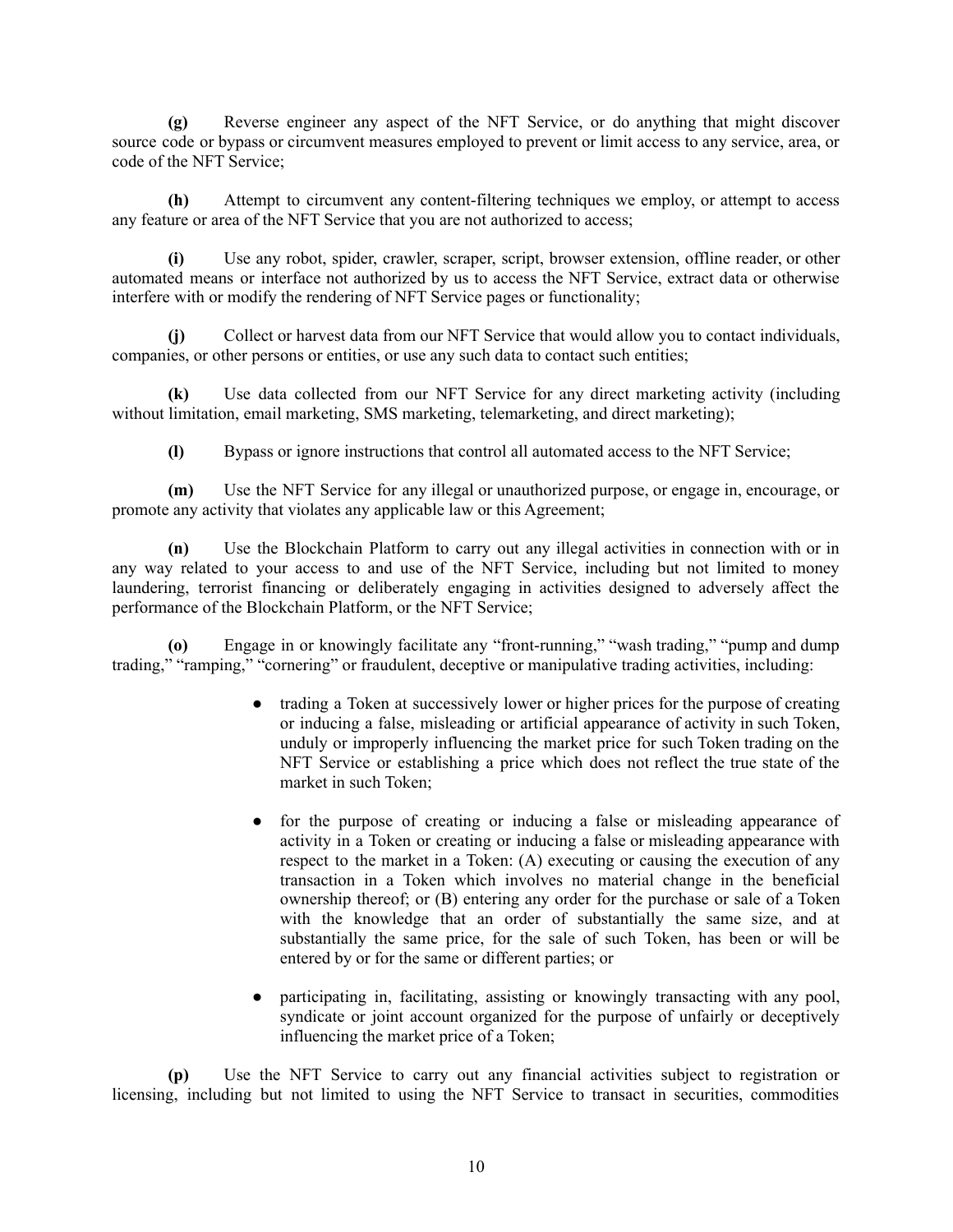futures, trading of commodities on a leveraged, margined or financed basis, binary options (including prediction-market transactions), real estate or real estate leases, equipment leases, debt financings, equity financings or other similar transactions;

**(q)** Use the NFT Service to participate in fundraising for a business, protocol, or platform, including but not limited to creating, listing, or buying assets that (i) are redeemable for financial instruments, (ii) give owners rights to participate in an ICO or any securities offering, or (iii) entitle owners to financial rewards, including but not limited to, DeFi yield bonuses, staking bonuses, and burn discounts; or

# **13. LISTING GUIDELINES**

**(a)** Lobus has the right, but not the obligation, to remove any listing at any time. Lobus exercises its sole judgment in allowing or disallowing certain assets, listings, smart contracts, and collections.

**(b)** Tokens, listings, smart contracts, collections, and other User Content that Lobus in its sole discretion deems inappropriate, disruptive, or illegal are prohibited on the NFT Service. Lobus reserves the right, but not the obligation, to determine the appropriateness of listings on its site and remove any User Content, including any listing, at any time. If you create or offer a Token, listing, smart contract, or collection in violation of these policies, we reserve the right to take corrective actions, as appropriate, including but not limited to removing the asset, listing, smart contract, or collection, deleting your User Content, recouping any payments that have been made to you for such Token, and permanently withholding any other payments due and owed to you. Lobus reserves the right to destroy inappropriate or illegal metadata stored on our servers.

**(c)** The following User Content is prohibited on the NFT Service, whether included in or made available in or through Tokens, listings, smart contracts, or collections that include metadata, or otherwise:

- Content that violates international or United States intellectual property laws;
- Content that promotes suicide or self-harm, incites hate or violence against others, degrades or doxes another individual, depicts minors in sexually suggestive situations, or is otherwise illegal in the United States;
- Content with a primary or substantial purpose in a game or application that violates international or United States intellectual property laws, promotes suicide or self-harm, incites hate or violence against others, degrades or doxes another individual, depicts minors in sexually suggestive situations, or is otherwise illegal in the United States;
- Content created or used primarily or substantially for the purpose of raising funds for known terrorist organizations (as listed on <https://www.state.gov/foreign-terrorist-organizations/> or as may be determined by Lobus from time to time in its sole discretion);
- Content that, as determined in our sole and absolute discretion, is obscene, and other Content that is intended to be age-restricted. Token names, listings and their descriptions, smart contract names, and collections including profanity or obscene Content may be prohibited. A smart contract that contains obscene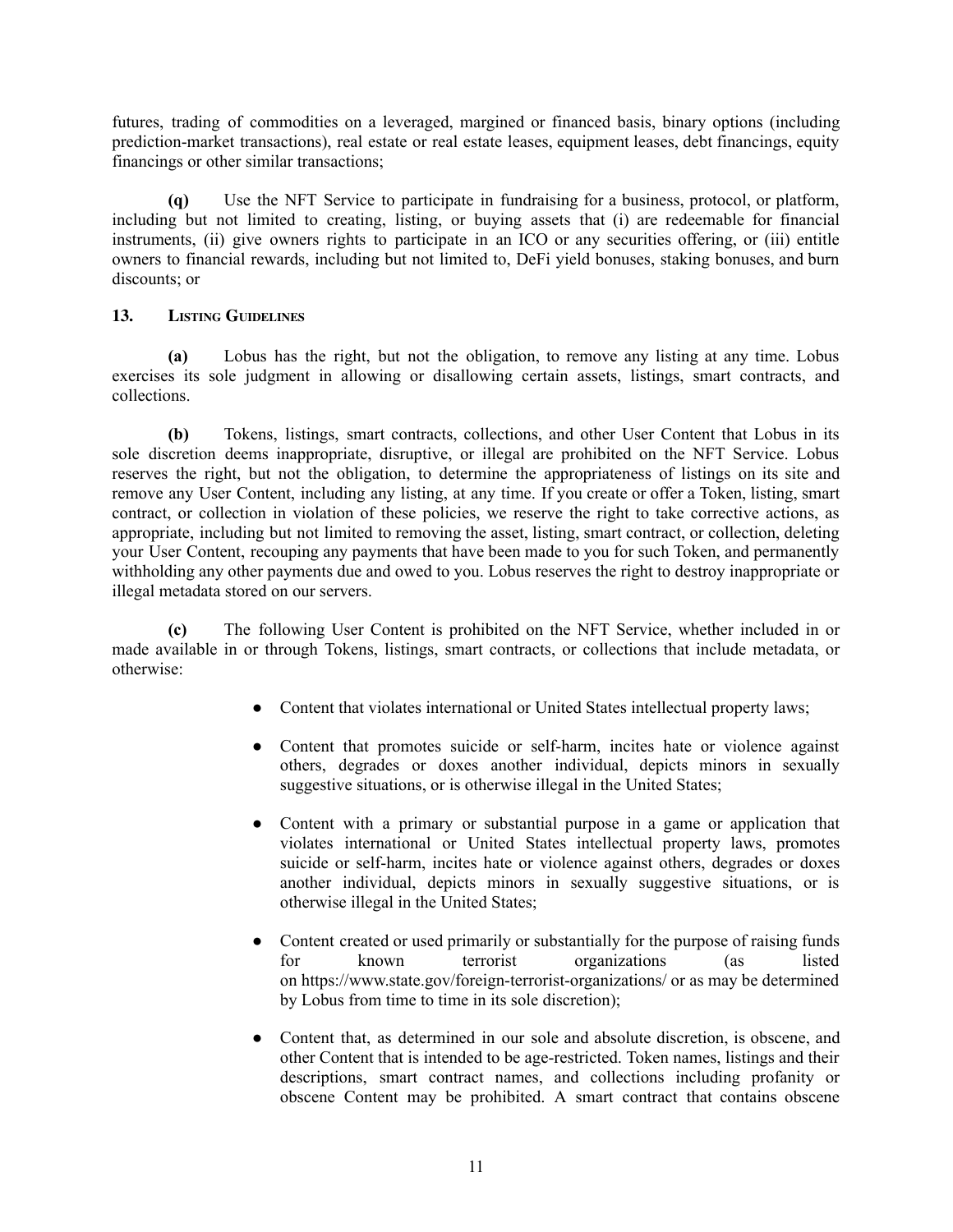Content is subject to being marked as prohibited, even if the obscene or otherwise objectionable Content only represents a portion of the Content on the smart contract;

- Content that includes stolen assets, assets taken without authorization, and otherwise illegally obtained assets, all including but not limited to Tokens. Listing illegally obtained Tokens may result in your listings being cancelled, your Tokens being hidden, or your access to the NFT Service being suspended If you have reason to believe that an asset listed on the NFT Service was illegally obtained, please contact us immediately; and
- Content that is illegal.

If you become aware of the creation, listing, or buying of assets in violation of any of the terms specified in this section, please contact us at  $\frac{\text{support}(a)}{\text{plots}}$  to report it.

# **14. COPYRIGHT**

Lobus retains the absolute right to terminate access to the NFT Service for and remove the User Content of any User who violates or infringes the rights of ours or of any third party. Without limiting the foregoing, if you believe that your intellectual property has been used on the NFT Service in a way that constitutes infringement, please provide our Copyright Agent with the following information:

- an electronic or physical signature of the person authorized to act on behalf of the owner of the copyright interest;
- a description of the copyrighted work that you claim has been infringed;
- a description of the location on the NFT Service of the material that you claim is infringing;
- your address, telephone number and e-mail address;
- a written statement by you that you have a good faith belief that the disputed use is not authorized by the copyright owner, its agent or the law; and
- a statement by you, made under penalty of perjury, that the above information in your notice is accurate and that you are the copyright owner or authorized to act on the copyright owner's behalf.

Contact information for Lobus' Copyright Agent for notice of claims of copyright infringement is as follows: support@lobus.io, SUBJ: Copyright Agent.

#### **15. INVESTIGATIONS**

If Lobus becomes aware of any possible violations by you of this Agreement, Lobus reserves the right to investigate such violations. If, as a result of the investigation, Lobus believes that criminal activity may have occurred, Lobus reserves the right to refer the matter to, and to cooperate with, any and all applicable legal authorities. Lobus is entitled, except to the extent prohibited by applicable law, to disclose any information or materials on or in the NFT Service, including User Content, in Lobus' possession in connection with your use of the NFT Service, to (i) comply with applicable laws, legal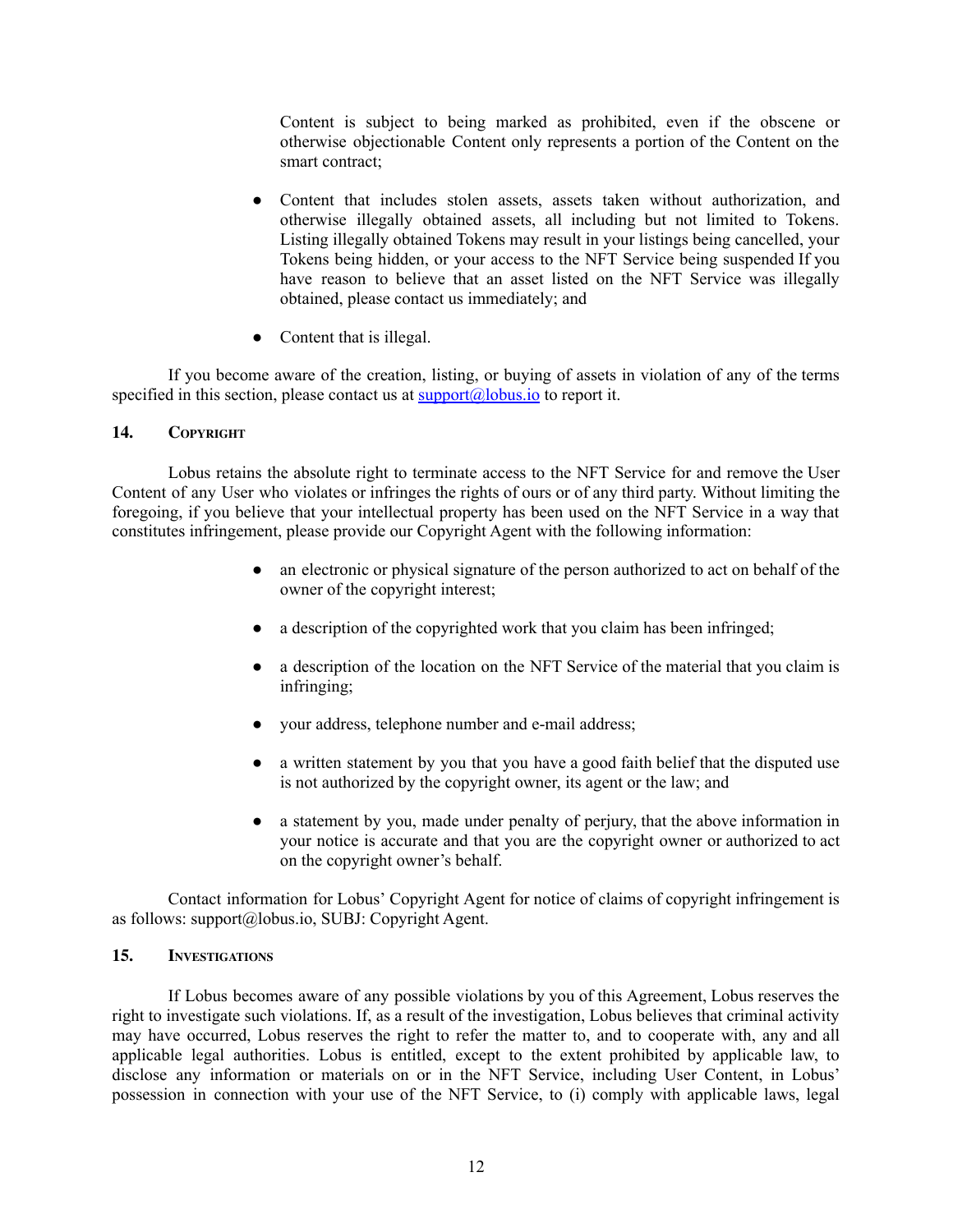process or governmental request; (ii) enforce this Agreement, (iii) respond to any claims that User Content violates the rights of third parties, (iv) respond to your requests for customer service, or (v) protect the rights, property or personal safety of Lobus, its Users, or the public, and all law enforcement or other government officials, as Lobus in its sole discretion believes to be necessary or appropriate. By agreeing to this Agreement, you hereby provide your irrevocable consent to such monitoring. You acknowledge and agree that you have no expectation of privacy concerning your use of the NFT Service, including without limitation text, voice, or video communications.

### **16. RELEASE**

You hereby release and forever discharge Lobus and our officers, employees, agents, successors, and assigns (the "**Lobus Entities**") from, and hereby waive and relinquish, each and every past, present and future dispute, claim, controversy, demand, right, obligation, liability, action and cause of action of every kind and nature (including personal injuries, death, and property damage), that has arisen or arises directly or indirectly out of, or that relates directly or indirectly to, the NFT Service (including any interactions with, or act or omission of, other Users of the NFT Service or any Third-Party Properties). IF YOU ARE A CALIFORNIA RESIDENT, YOU HEREBY WAIVE CALIFORNIA CIVIL CODE SECTION 1542 IN CONNECTION WITH THE FOREGOING, WHICH STATES: "A GENERAL RELEASE DOES NOT EXTEND TO CLAIMS WHICH THE CREDITOR DOES NOT KNOW OR SUSPECT TO EXIST IN HIS OR HER FAVOR AT THE TIME OF EXECUTING THE RELEASE, WHICH IF KNOWN BY HIM OR HER MUST HAVE MATERIALLY AFFECTED HIS OR HER SETTLEMENT WITH THE DEBTOR "

### 17. **COMPLAINTS.**

In accordance with California Civil Code §1789.3, you may report complaints to the Complaint Assistance Unit of the Division of Consumer Services of the California Department of Consumer Affairs by contacting them in writing at 1625 North Market Blvd., Suite N 112, Sacramento, CA 95834, or by telephone at (800) 952-5210.

# **18. ASSUMPTION OF RISK RELATED T<sup>O</sup> TOKENS**

You acknowledge and agree that:

**(a)** The prices of digital assets are extremely volatile. Fluctuations in the price of other digital assets could materially and adversely affect the Tokens, which may also be subject to significant price volatility. We cannot and do not guarantee that any purchasers of Tokens will not lose money.

**(b)** You are solely responsible for determining what, if any, taxes apply to your transactions involving Tokens. Neither Lobus nor any other Lobus Entity is responsible for determining the taxes that may apply to transactions involving Tokens.

**(c)** Tokens exist and can be transferred only by virtue of the ownership record maintained on the blockchain supporting such Tokens.

**(d)** There are risks associated with using digital currency and digital assets, including but not limited to, the risk of hardware, software and Internet connections, the risk of malicious software introduction, and the risk that third parties may obtain unauthorized access to your information.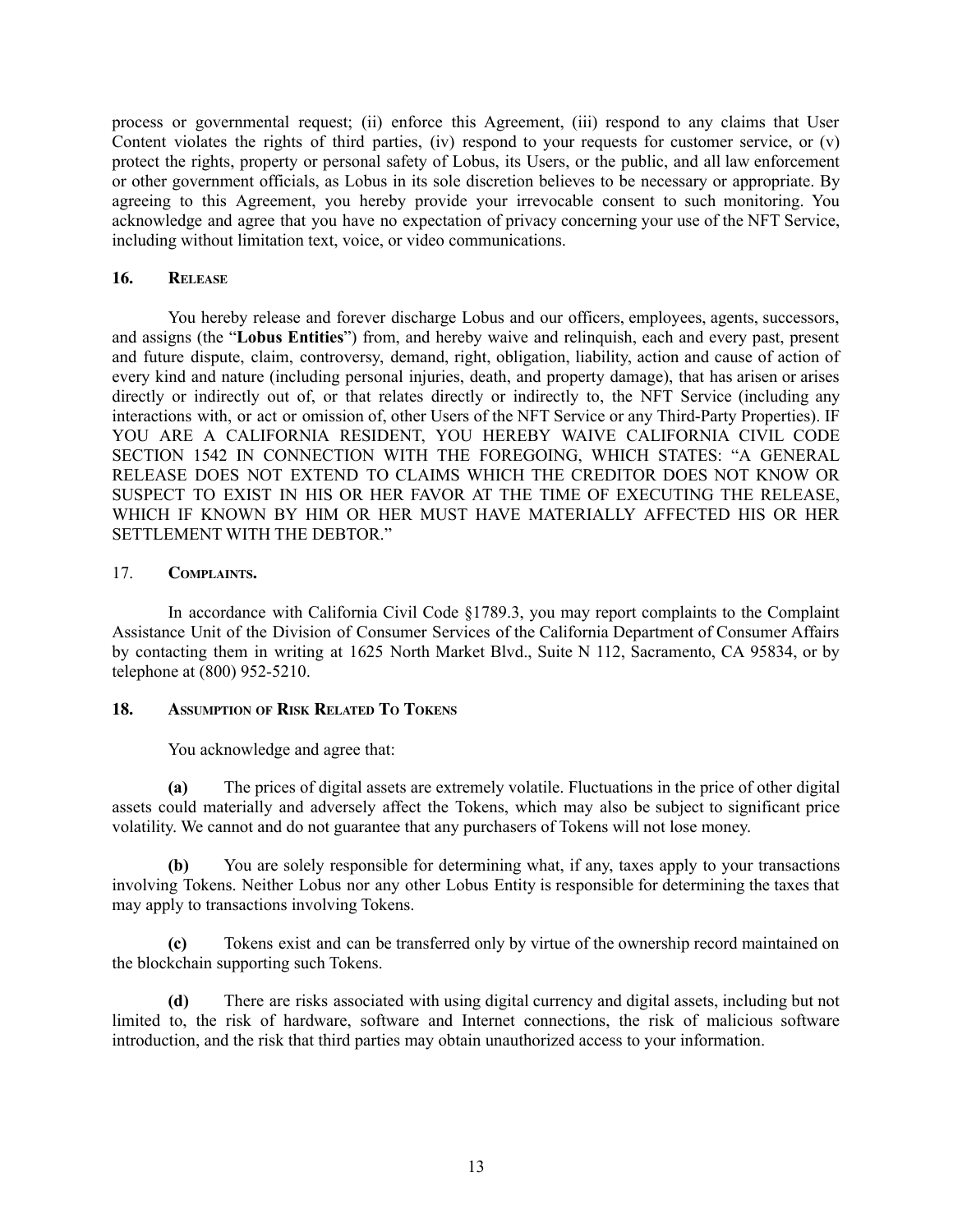**(e)** The legal and regulatory regime governing blockchain technologies, cryptocurrencies, and tokens is evolving, and new regulations or policies may materially adversely affect the development of the NFT Service and the utility of Tokens.

**(f)** There are risks associated with purchasing user-generated Content, including but not limited to, the risk of purchasing counterfeit assets, mislabeled assets, assets that are vulnerable to metadata decay, assets on smart contracts with bugs, and assets that may become untransferable.

**(g)** Lobus reserves the right to hide collections, contracts, and assets that Lobus suspects or believes may violate this Agreement. Tokens you purchase may become inaccessible on the NFT Service. Under no circumstances shall the inability to access or view your assets on the NFT Service serve as grounds for a claim against Lobus.

**(h)** Lobus has no responsibility for the Tokens Minted, sold, bought or traded on the NFT Service. Lobus does not investigate and cannot guarantee or warrant the authenticity, originality, uniqueness, marketability, legality or value of any Token created or traded on the NFT Service. For the avoidance of doubt, Lobus shall have no responsibility for any failure of any User to comply with any terms regarding the authenticity, originality, uniqueness, scarcity or other description or characteristics of the Token or Creator IP furnished by or on behalf of that User and displayed by Lobus on the NFT Service.

# **19. INDEMNIFICATION**

To the fullest extent permitted by applicable law, you agree to indemnify, defend, and hold harmless Lobus and the Lobus Entities from and against all actual or alleged third party claims, damages, awards, judgments, losses, liabilities, obligations, penalties, interest, fees, expenses (including, without limitation, attorneys' fees and expenses) and costs (including, without limitation, court costs, costs of settlement, and costs of or associated with pursuing indemnification and insurance), of every kind and nature whatsoever arising out of or related to this Agreement or your use of the NFT Service, whether known or unknown, foreseen or unforeseen, matured or unmatured, or suspected or unsuspected, in law or equity, whether in tort, contract or otherwise (collectively, "**Claims**"), including, but not limited to, damages to property or personal injury, that are caused by, arise out of or are related to (a) your use or misuse of the NFT Service, User Content or Tokens, including, without limitation, any act or omission involving any third party in connection with the Minting, listing, buying, selling, or trading of any Tokens hereunder; (b) any feedback you provide; (c) your violation of this Agreement; (d) your violation of the rights of any third party, including another User; (e) any breach or non-performance of any covenant or agreement made by you; (f) your User Content or the Minting, listing, buying, selling, or trading of any Tokens; or (g) any off-chain benefits (including the furnishing, or any failure to furnish, or any acts or omissions of or attributable to you or any third party in respect of the same). You agree to promptly notify Lobus of any third-party Claims and cooperate with the Lobus Entities in defending such Claims. You further agree that the Lobus Entities shall have control of the defense or settlement of any third-party Claims. THIS INDEMNITY IS IN ADDITION TO, AND NOT IN LIEU OF, ANY OTHER INDEMNITIES SET FORTH IN A SEPARATE WRITTEN AGREEMENT BETWEEN YOU AND LOBUS.

# **20. DISCLAIMERS**

THE SERVICE, CONTENT CONTAINED THEREIN, AND TOKENS LISTED THEREIN ARE PROVIDED ON AN "AS IS" AND "AS AVAILABLE" BASIS WITHOUT WARRANTIES OR CONDITIONS OF ANY KIND, EITHER EXPRESS OR IMPLIED. LOBUS (AND ITS SUPPLIERS) MAKE NO WARRANTY THAT THE SERVICE: (A) WILL MEET YOUR REQUIREMENTS; (B)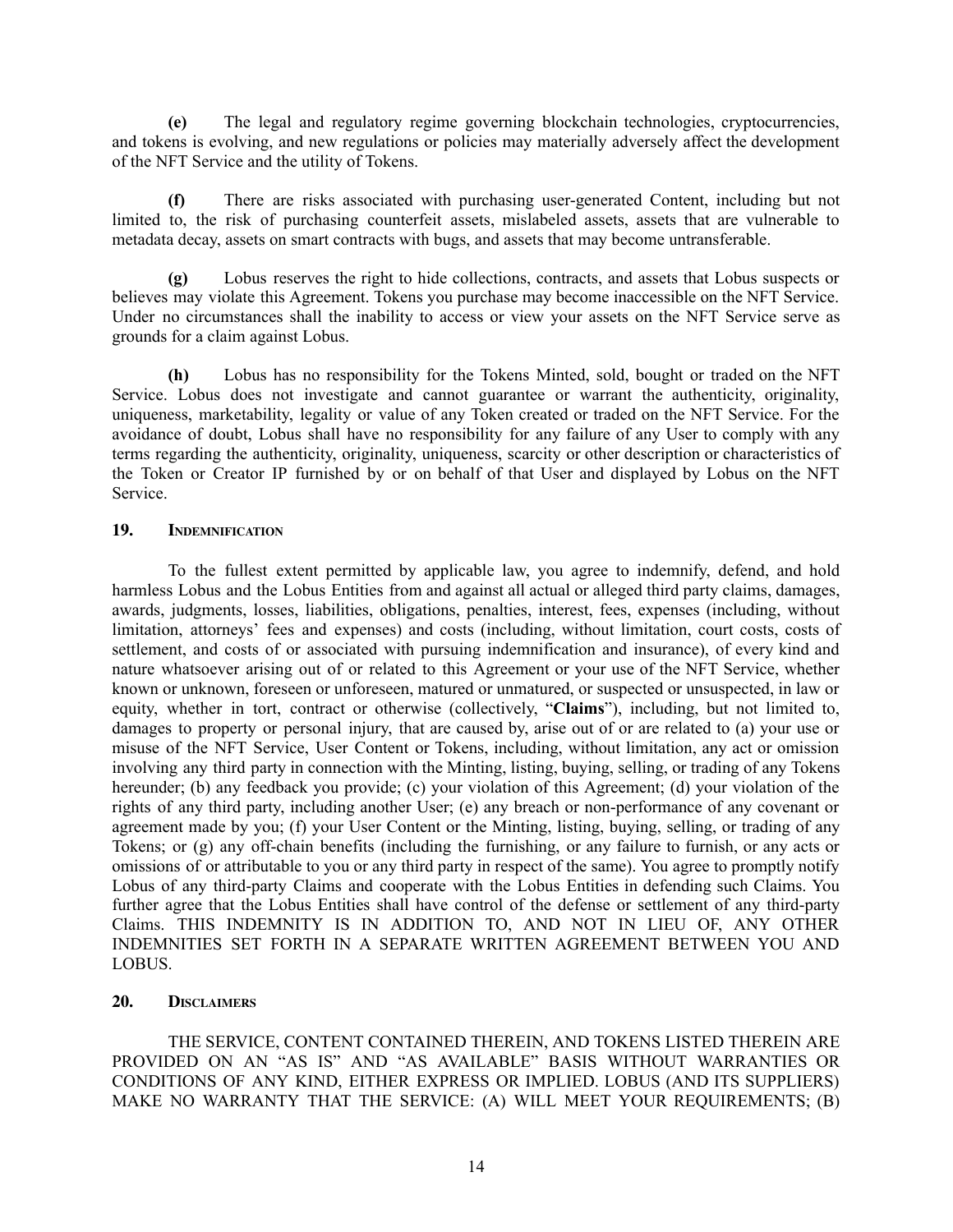WILL BE AVAILABLE ON AN UNINTERRUPTED, TIMELY, SECURE, OR ERROR-FREE BASIS; OR (C) WILL BE ACCURATE, RELIABLE, COMPLETE, LEGAL, OR SAFE. LOBUS DISCLAIMS ALL OTHER WARRANTIES OR CONDITIONS, EXPRESS OR IMPLIED, INCLUDING, WITHOUT LIMITATION, IMPLIED WARRANTIES OR CONDITIONS OF MERCHANTABILITY, FITNESS FOR A PARTICULAR PURPOSE, TITLE, AND NON-INFRINGEMENT AS TO THE SERVICE OR ANY CONTENT CONTAINED THEREIN. LOBUS DOES NOT REPRESENT OR WARRANT THAT CONTENT ON THE SERVICE IS ACCURATE, COMPLETE, RELIABLE, CURRENT, OR ERROR-FREE. WE WILL NOT BE LIABLE FOR ANY LOSS OF ANY KIND FROM ANY ACTION TAKEN OR TAKEN IN RELIANCE ON MATERIAL OR INFORMATION, CONTAINED ON THE SERVICE. WHILE LOBUS ATTEMPTS TO MAKE YOUR ACCESS TO AND USE OF THE SERVICE AND CONTENT SAFE, LOBUS CANNOT AND DOES NOT REPRESENT OR WARRANT THAT THE SERVICE, CONTENT, OR ANY TOKENS LISTED ON OUR SERVICE OR OUR SERVERS ARE FREE OF VIRUSES OR OTHER HARMFUL COMPONENTS. WE CANNOT GUARANTEE THE SECURITY OF ANY DATA THAT YOU DISCLOSE ONLINE. YOU ACCEPT THE INHERENT SECURITY RISKS OF PROVIDING INFORMATION AND DEALING ONLINE OVER THE INTERNET AND WILL NOT HOLD US RESPONSIBLE FOR ANY BREACH OF SECURITY UNLESS IT IS DUE TO OUR GROSS NEGLIGENCE.

WE WILL NOT BE RESPONSIBLE OR LIABLE TO YOU FOR ANY LOSSES YOU SUSTAIN AS A RESULT OF YOUR USE OF THE SERVICE. WE TAKE NO RESPONSIBILITY FOR, AND WILL NOT BE LIABLE TO YOU FOR, ANY USE OF TOKENS, INCLUDING BUT NOT LIMITED TO ANY LOSSES, DAMAGES OR CLAIMS ARISING FROM: (I) USER ERROR SUCH AS FORGOTTEN PASSWORDS, INCORRECTLY CONSTRUCTED TRANSACTIONS, OR MISTYPED ADDRESSES; (II) SERVER FAILURE OR DATA LOSS; (III) CORRUPTED DIGITAL WALLET FILES; (IV) UNAUTHORIZED ACCESS TO APPLICATIONS; OR (V) ANY UNAUTHORIZED THIRD PARTY ACTIVITIES, INCLUDING WITHOUT LIMITATION THE USE OF VIRUSES, PHISHING, BRUTEFORCING OR OTHER MEANS OF ATTACK AGAINST THE SERVICE OR TOKENS.

TOKENS ARE INTANGIBLE DIGITAL ASSETS. THEY EXIST ONLY BY VIRTUE OF THE OWNERSHIP RECORD MAINTAINED IN THE BLOCKCHAIN NETWORK. ANY TRANSFER OF TITLE THAT MIGHT OCCUR IN ANY UNIQUE DIGITAL ASSET OCCURS ON THE DECENTRALIZED LEDGER WITHIN THE BLOCKCHAIN PLATFORM. WE DO NOT GUARANTEE THAT LOBUS OR ANY LOBUS ENTITY CAN EFFECT THE TRANSFER OF TITLE OR RIGHT IN ANY TOKENS. WE CANNOT AND DO NOT GUARANTEE THAT ANY TOKEN WILL HAVE OR RETAIN ANY INHERENT VALUE, OR THAT YOU WILL BE ABLE TO SELL OR RESELL ANY TOKEN PURCHASED THROUGH THE SERVICE.

Lobus is not responsible for any losses or harms sustained by you due to vulnerability or any kind of failure, abnormal behavior of software (e.g., smart contract), blockchains, or any other features of or inherent to the Tokens. Lobus is not responsible for casualties due to developers' or representatives' delay or failure to report any issues with any blockchain supporting Tokens, including without limitation forks, technical node issues, or any other issues that result in losses of any sort.

Nothing in this Agreement shall exclude or limit liability of either party for fraud, death or bodily injury caused by negligence, violation of laws, or any other activity that cannot be limited or excluded under the laws applicable to your jurisdiction. SOME JURISDICTIONS DO NOT ALLOW THE EXCLUSION OF IMPLIED WARRANTIES IN CONTRACTS WITH CONSUMERS, SO THE ABOVE EXCLUSION MAY NOT APPLY TO YOU.

#### **21. LIMITATION OF LIABILITY**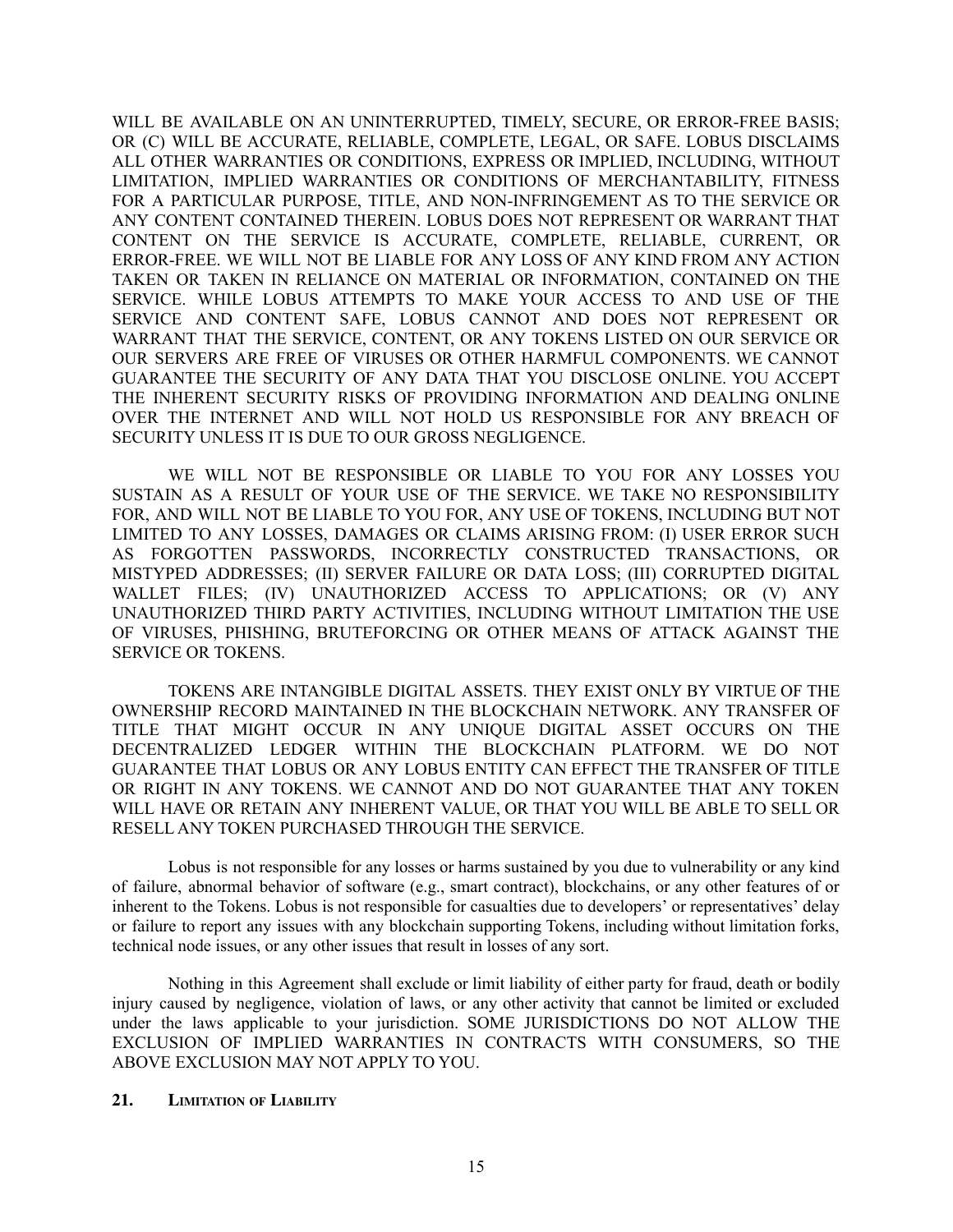TO THE FULLEST EXTENT PERMITTED BY LAW, IN NO EVENT WILL LOBUS BE LIABLE TO YOU OR ANY THIRD PARTY FOR ANY LOST PROFIT OR ANY INDIRECT, CONSEQUENTIAL, EXEMPLARY, INCIDENTAL, SPECIAL OR PUNITIVE DAMAGES ARISING FROM THIS AGREEMENT, THE SERVICE, ANY TOKENS, OR FOR ANY DAMAGES RELATED TO LOSS OF REVENUE, LOSS OF PROFITS, LOSS OF BUSINESS OR ANTICIPATED SAVINGS, LOSS OF USE, LOSS OF GOODWILL, OR LOSS OF DATA, AND WHETHER CAUSED BY TORT (INCLUDING NEGLIGENCE), BREACH OF CONTRACT, OR OTHERWISE, EVEN IF FORESEEABLE AND EVEN IF LOBUS HAS BEEN ADVISED OF THE POSSIBILITY OF SUCH DAMAGES. ACCESS TO, AND USE OF, THE SERVICE IS UNDERTAKEN BY YOU AT YOUR OWN DISCRETION AND RISK, AND YOU WILL BE SOLELY RESPONSIBLE FOR ANY DAMAGE TO YOUR COMPUTER SYSTEM OR MOBILE DEVICE OR LOSS OF DATA RESULTING THEREFROM.

NOTWITHSTANDING ANYTHING TO THE CONTRARY CONTAINED HEREIN, IN NO EVENT SHALL THE MAXIMUM AGGREGATE LIABILITY OF LOBUS ARISING OUT OF OR IN ANY WAY RELATED TO THIS AGREEMENT, YOUR ACCESS TO AND USE OF THE SERVICE, CONTENT (INCLUDING YOUR CONTENT), OR ANY TOKENS MINTED, PURCHASED, OR SOLD THROUGH THE SERVICE EXCEED THE GREATER OF (A) \$100 OR (B) THE AMOUNT RETAINED BY LOBUS IN THE TRANSACTION OR INCIDENT THAT IS THE SUBJECT OF THE CLAIM.

Some jurisdictions do not allow the exclusion or limitation of incidental or consequential damages, so the above limitation or exclusion may not apply to you.

**22. DISPUTE RESOLUTION**. Please read carefully the following arbitration agreement ("**Arbitration Agreement**"). It requires you to arbitrate disputes with Lobus and limits the manner in which you can seek relief from us.

**(A) Applicability of Arbitration Agreement.** You agree that any dispute, claim, or request for relief relating in any way to your access or use of the NFT Service, to any products sold or distributed through the NFT Service, or to any aspect of your relationship with Lobus, will be resolved by binding arbitration, rather than in court, except that (a) you may assert claims or seek relief in small claims court if your claims qualify; and (b) you or Lobus may seek equitable relief in court for infringement or other misuse of intellectual property rights (such as trademarks, trade dress, domain names, trade secrets, copyrights, and patents). This Arbitration Agreement shall apply, without limitation, to all disputes or claims and requests for relief that arose or were asserted before the effective date of this Agreement or any prior version of this Agreement.

**(B) Arbitration Rules and Forum.** The Federal Arbitration Act governs the interpretation and enforcement of this Arbitration Agreement. To begin an arbitration proceeding, you must send a letter requesting arbitration and describing your dispute or claim or request for relief to us at support@lobus.io. The arbitration will be conducted by JAMS, an established alternative dispute resolution provider. Disputes involving claims, counterclaims, or request for relief under \$250,000, not inclusive of attorneys' fees and interest, shall be subject to JAMS's most current version of the Streamlined Arbitration Rules and procedures available at http://www.jamsadr.com/rules-streamlined-arbitration/; all other disputes shall be subject to JAMS's most current version of the Comprehensive Arbitration Rules and Procedures, available at http://www.jamsadr.com/rules-comprehensive-arbitration/. JAMS's rules are also available at www.jamsadr.com or by calling JAMS at 800-352-5267. If JAMS is not available to arbitrate, the parties will select an alternative arbitral forum. If the arbitrator finds that you cannot afford to pay JAMS's filing, administrative, hearing and/or other fees and cannot obtain a waiver from JAMS, Lobus will pay them for you. In addition, we will reimburse all such JAMS's filing, administrative, hearing and/or other fees for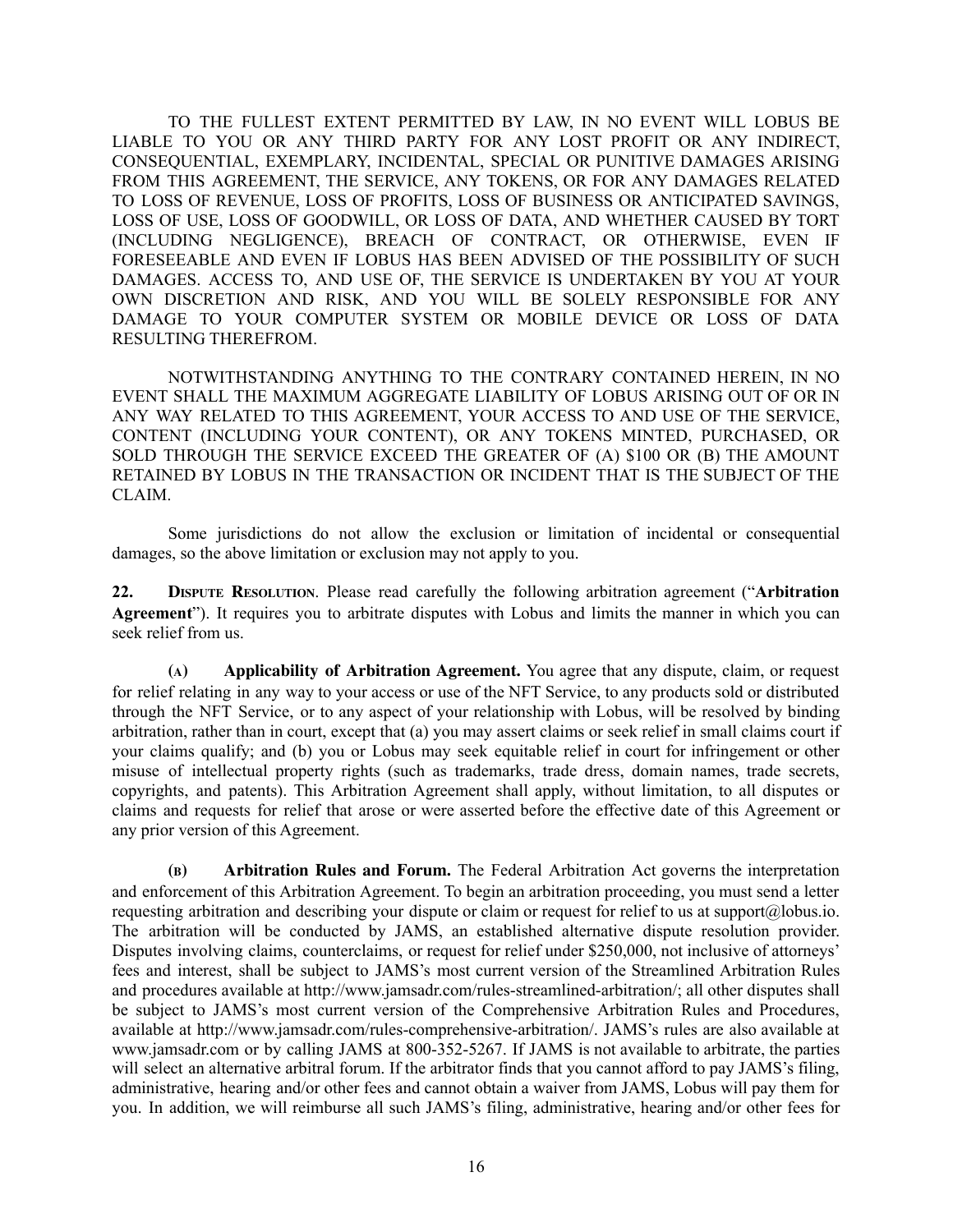disputes, claims, or requests for relief totaling less than \$10,000 unless the arbitrator determines the claims are frivolous. You may choose to have the arbitration conducted by telephone, based on written submissions, or in person in the country where you live or at another mutually agreed location. Any judgment on the award rendered by the arbitrator may be entered in any court of competent jurisdiction.

**(C) Authority of Arbitrator.** The arbitrator shall have exclusive authority to (a) determine the scope and enforceability of this Arbitration Agreement and (b) resolve any dispute related to the interpretation, applicability, enforceability or formation of this Arbitration Agreement including, but not limited to, any assertion that all or any part of this Arbitration Agreement is void or voidable. The arbitrator will decide the rights and liabilities, if any, of you and us. The arbitration proceeding will not be consolidated with any other matters or joined with any other cases or parties. The arbitrator shall have the authority to grant motions dispositive of all or part of any claim. The arbitrator shall have the authority to award monetary damages and to grant any non-monetary remedy or relief available to an individual under applicable law, the arbitral forum's rules, and this Agreement (including the Arbitration Agreement). The arbitrator shall issue a written award and statement of decision describing the essential findings and conclusions on which the award is based, including the calculation of any damages awarded. The arbitrator has the same authority to award relief on an individual basis that a judge in a court of law would have. The award of the arbitrator is final and binding upon you and us.

**(D) Waiver of Jury Trial.** YOU AND LOBUS HEREBY WAIVE ANY CONSTITUTIONAL AND STATUTORY RIGHTS TO SUE IN COURT AND HAVE A TRIAL IN FRONT OF A JUDGE OR A JURY. You and we are instead electing that all disputes, claims, or requests for relief shall be resolved by arbitration under this Arbitration Agreement, except as specified in Section 22(a) (Application of Arbitration Agreement) above. An arbitrator can award on an individual basis the same damages and relief as a court and must follow this Agreement as a court would. However, there is no judge or jury in arbitration, and court review of an arbitration award is subject to very limited review.

**(E) Waiver of Class or Other Non-Individualized Relief.** ALL DISPUTES, CLAIMS, AND REQUESTS FOR RELIEF WITHIN THE SCOPE OF THIS ARBITRATION AGREEMENT MUST BE ARBITRATED ON AN INDIVIDUAL BASIS AND NOT ON A CLASS OR COLLECTIVE BASIS, ONLY INDIVIDUAL RELIEF IS AVAILABLE, AND CLAIMS OF MORE THAN ONE CUSTOMER OR USER CANNOT BE ARBITRATED OR CONSOLIDATED WITH THOSE OF ANY OTHER CUSTOMER OR USER. If a decision is issued stating that applicable law precludes enforcement of any of this section's limitations as to a given dispute, claim, or request for relief, then such aspect must be severed from the arbitration and brought into the State or Federal Courts located in the State of California. All other disputes, claims, or requests for relief shall be arbitrated.

**(F) 30-Day Right to Opt Out.** You have the right to opt out of the provisions of this Arbitration Agreement by sending written notice of your decision to opt out to support@lobus.io within thirty (30) days after first becoming subject to this Arbitration Agreement. Your notice must include your name and address, your username (if any), the email address you used to set up your Account (if you have one), and an unequivocal statement that you want to opt out of this Arbitration Agreement. If you opt out of this Arbitration Agreement, all other parts of this Agreement will continue to apply to you. Opting out of this Arbitration Agreement has no effect on any other arbitration agreements that you may currently have, or may enter in the future, with us.

**(G) Severability.** Except as provided in Section 22(e) (Waiver of Class or Other Non-Individualized Relief), if any part or parts of this Arbitration Agreement are found under the law to be invalid or unenforceable, then such specific part or parts shall be of no force and effect and shall be